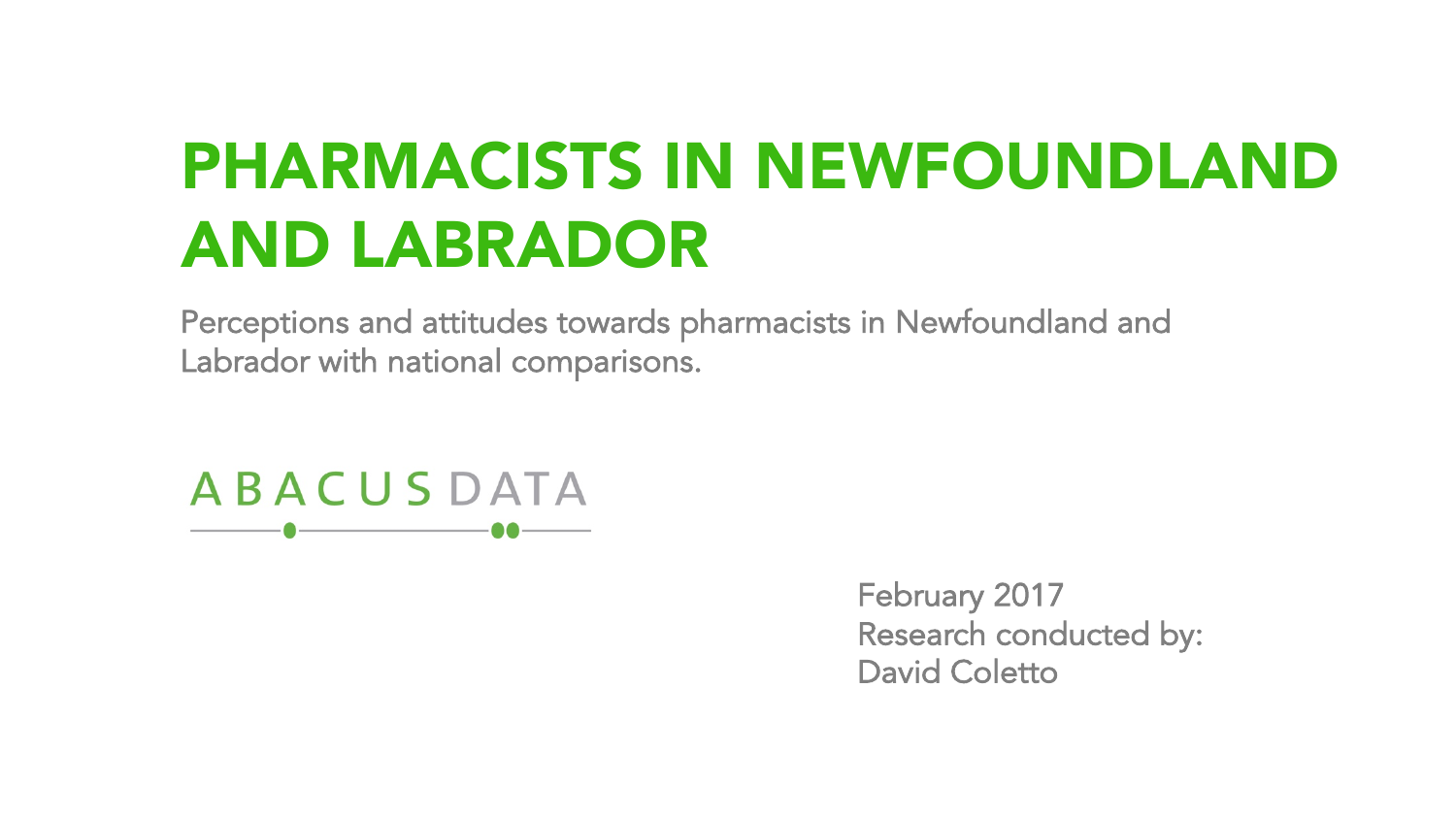#### **METHODOLOGY**

| Online survey                | Survey was conducted among a representative<br>sample of Canadians from Research Now panel. |
|------------------------------|---------------------------------------------------------------------------------------------|
| Sample Size                  | Canada-wide: 4,173<br>(Comparable Margin of Error + 1.6%)                                   |
|                              | Newfoundland and Labrador: 500<br>(Comparable Margin of Error + 4.5%)                       |
| Field dates                  | February 10 <sup>th</sup> and 18 <sup>th</sup> , 2017                                       |
| <b>Statistical Weighting</b> | Data weighted by age, gender,<br>education and region.                                      |

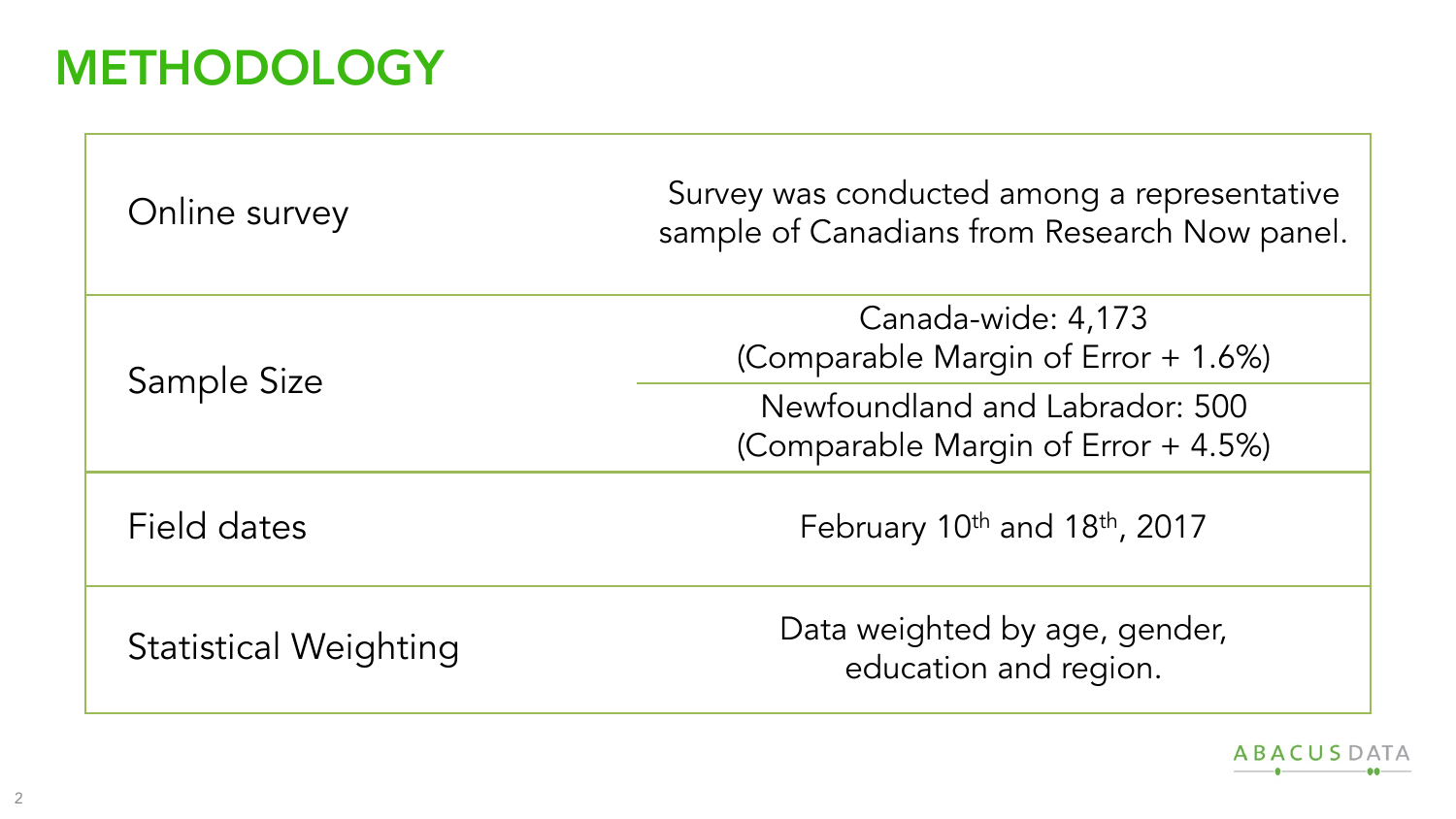#### KEY FINDINGS

- Overall, Newfoundland and Labrador residents have more positive impressions of pharmacists than Canadians in other parts of the country. Overall 97% in NL have a positive impression of pharmacists (3 points higher than average) and the impressions are more intensely positive.
- NL residents are also more likely to think pharmacists play an essential role in the health care system. 72% view them as essential to the system compared with 57% nationally.
- NL residents are also more trusting of pharmacists to deliver a set of services than Canadians in other parts of the country.
- Awareness of the services pharmacists can provide is about par or slightly lower than in other parts of the country.
- Despite higher levels of trust and more positive impressions, NL residents are less likely to say they would be likely to visit a pharmacist to get a vaccination or a flu shot. They are just as likely to say they would visit a pharmacist for the other services we tested.
- Over eight in ten NL residents agree that allowing pharmacists to do more for patients will improve health outcomes (85%) and reduce costs in the system (88%). Both are slightly higher than the national average.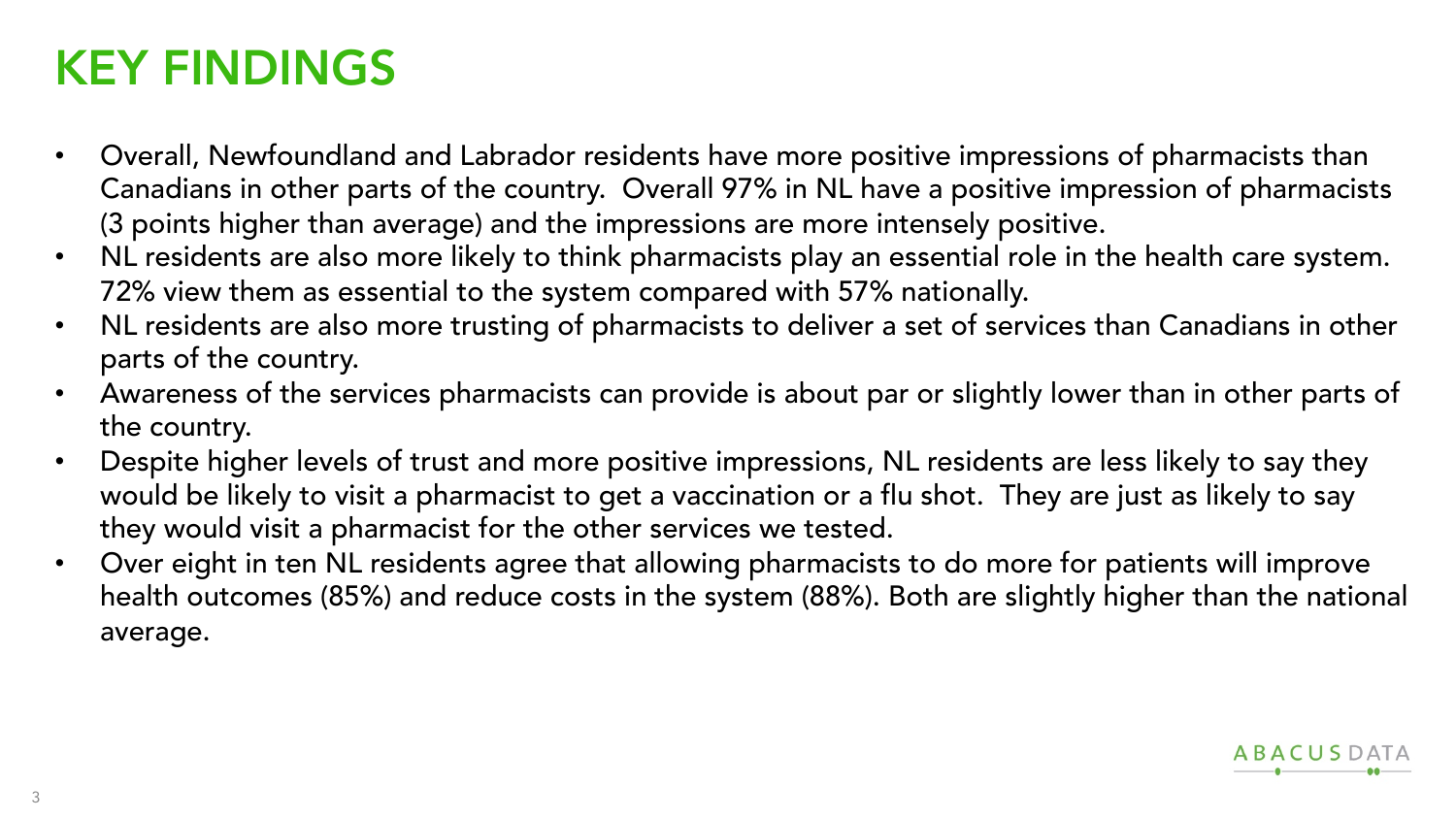## IMPRESSION OF PROFESSIONS



Below is a list of different professions in Canada. Please tell us if you have a very positive, mostly positive, mostly negative, or very negative impression of each. The set of the set of the canada, n = 4.173

**ABACUSDATA** Newfoundland and Labrador, n = 500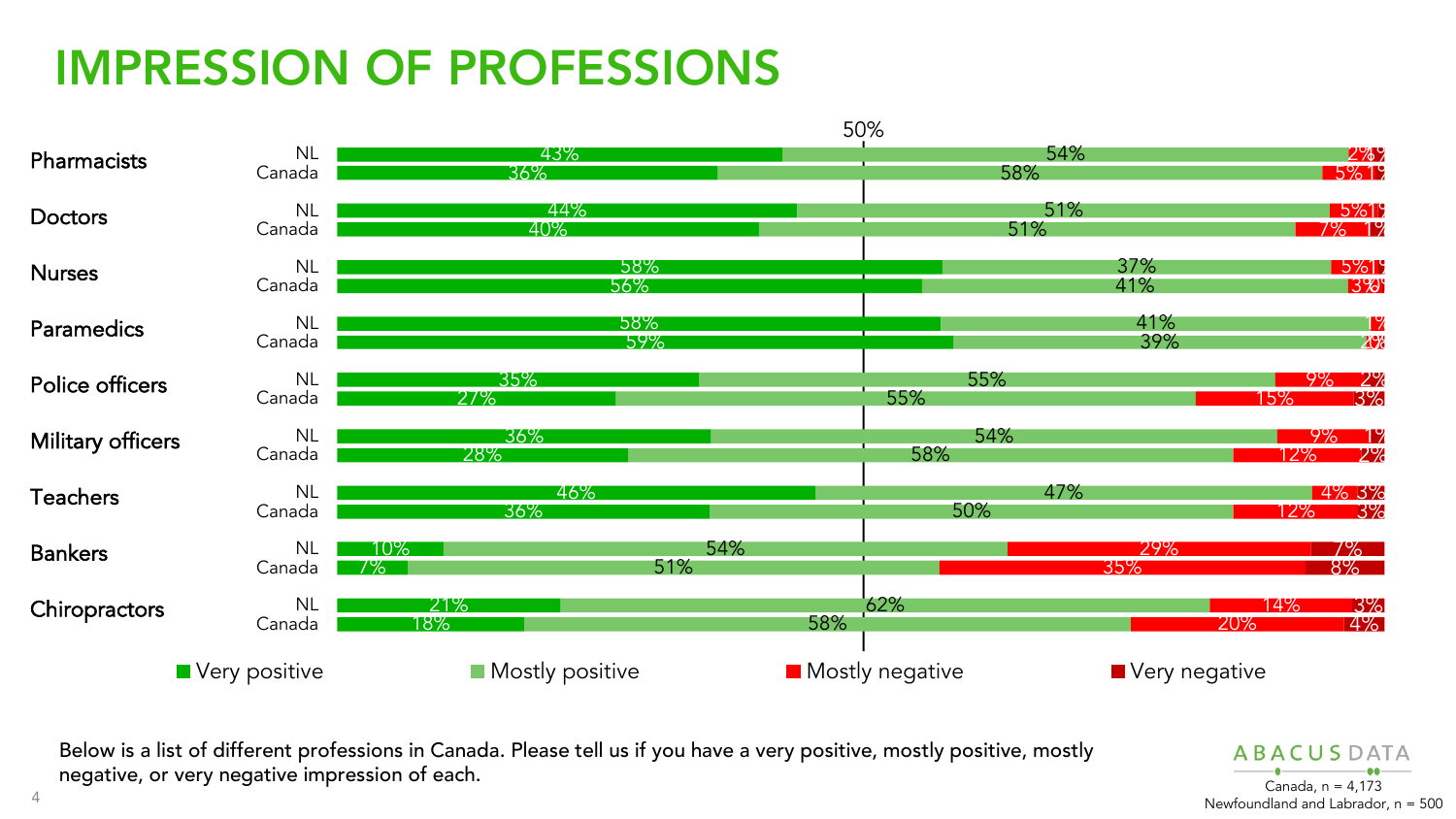## ROLES IN HEALTHCARE

5



50%

going to show you a number of different professions within the health care system and ask you to classify their role into one of three groups. Canada, n = 4,173

**ABACUSDATA** Newfoundland and Labrador, n = 500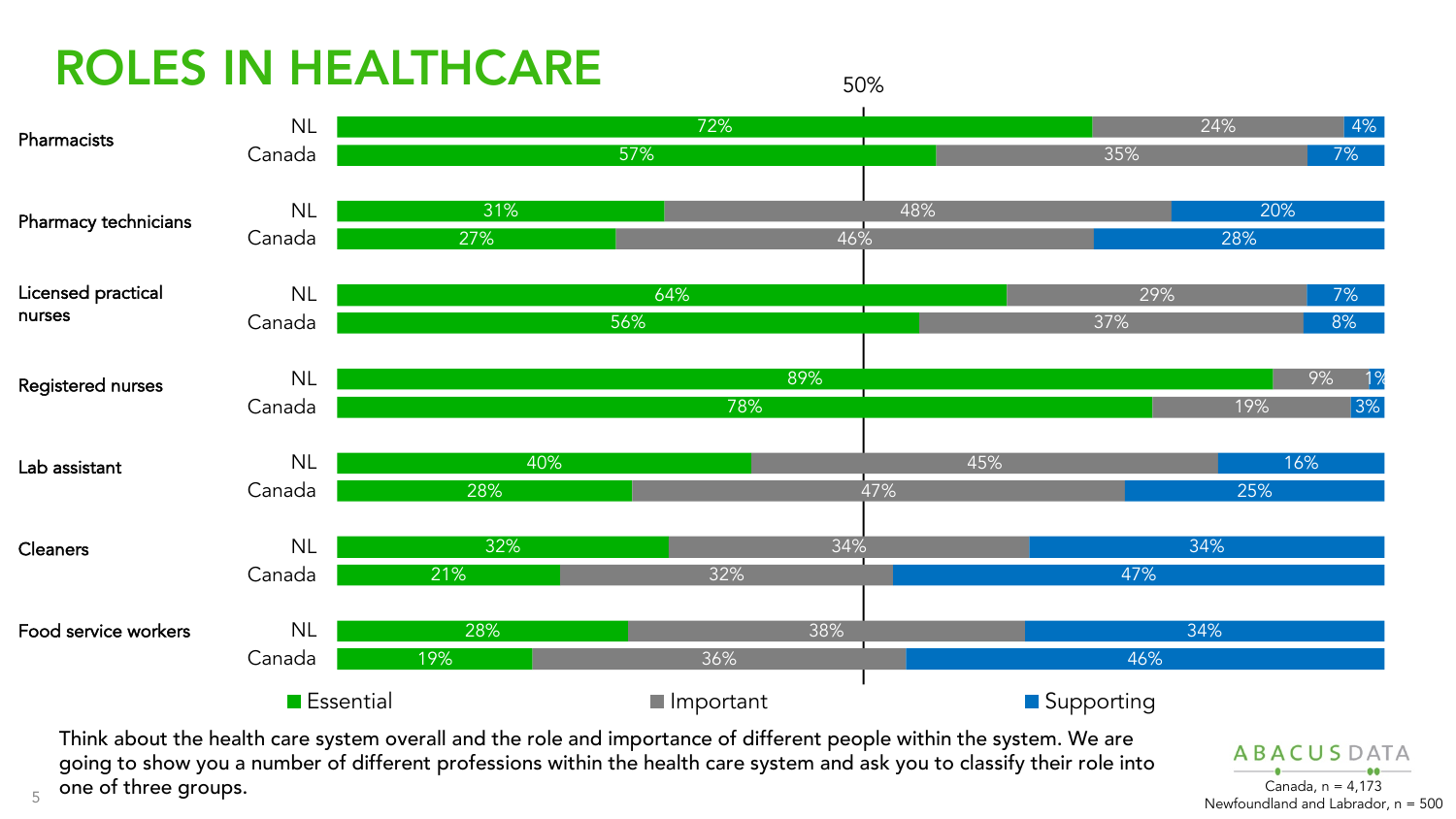## ROLES IN HEALTHCARE

6





Think about the health care system overall and the role and importance of different people within the system. We are going to show you a number of different professions within the health care system and ask you to classify their role into one of three groups.  $\blacksquare$  canada, n = 4,173

**ABACUSDATA** Newfoundland and Labrador, n = 500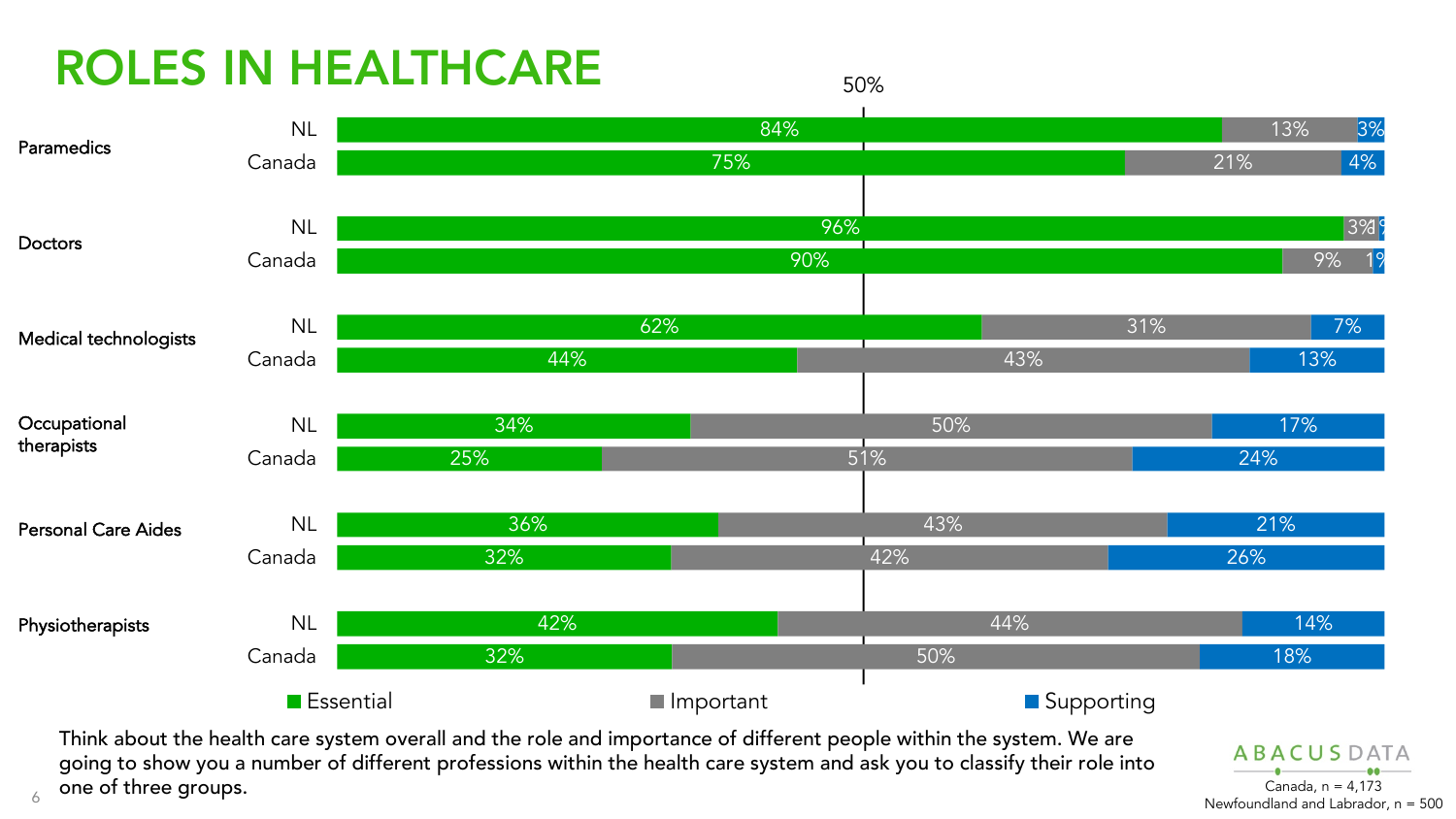## TRUST - PHARMACIST



Thinking about when you're looking for information about different health or lifestyle topics. For each of the following sources, please tell us to what extent you trust the advice each might give you. Canada, n = 4,173

**ABACUSDATA** Newfoundland and Labrador, n = 500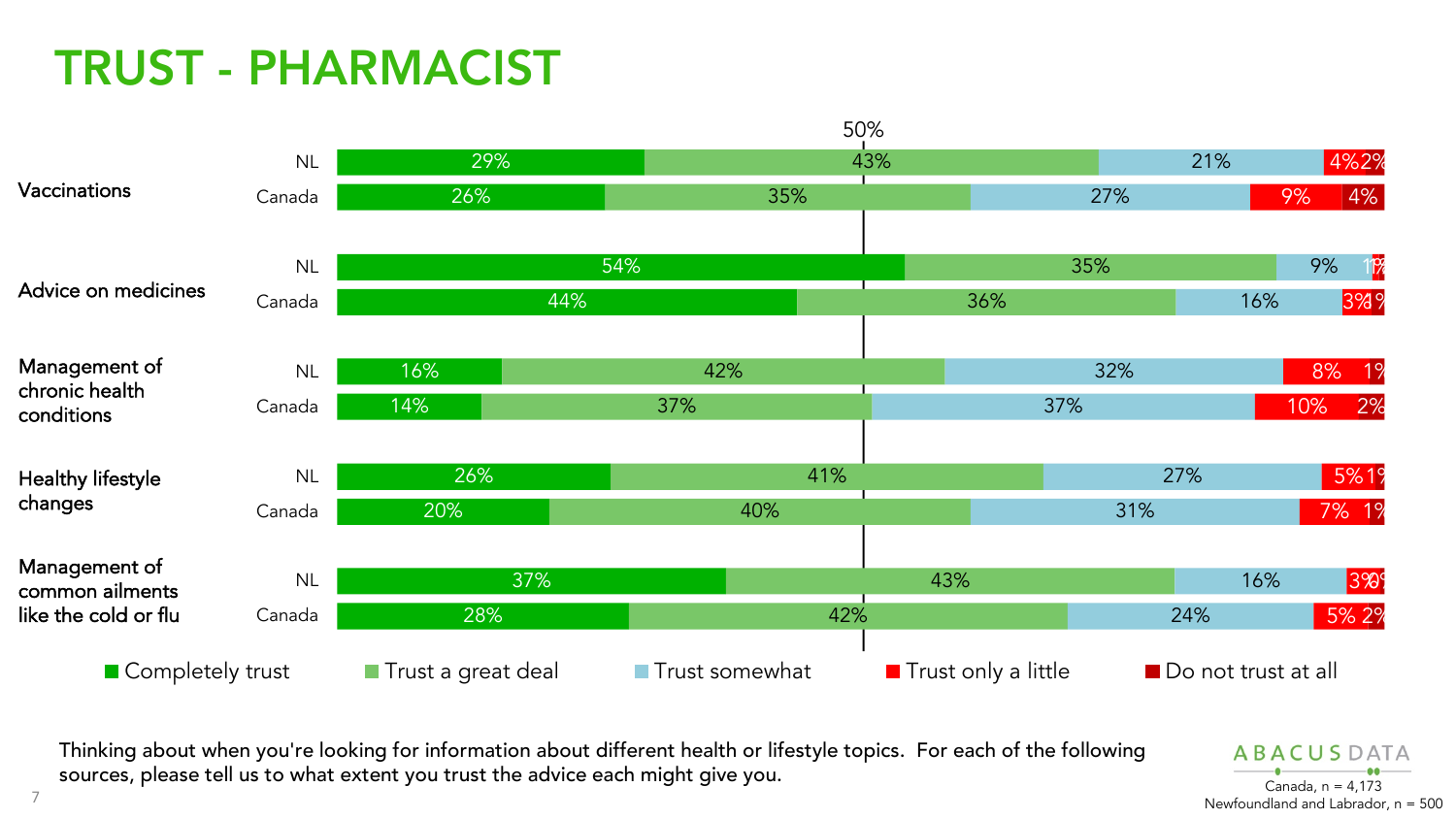## TRUST - DOCTORS



Thinking about when you're looking for information about different health or lifestyle topics. For each of the following sources, please tell us to what extent you trust the advice each might give you. Canada, n = 4,173

**ABACUSDATA** Newfoundland and Labrador, n = 500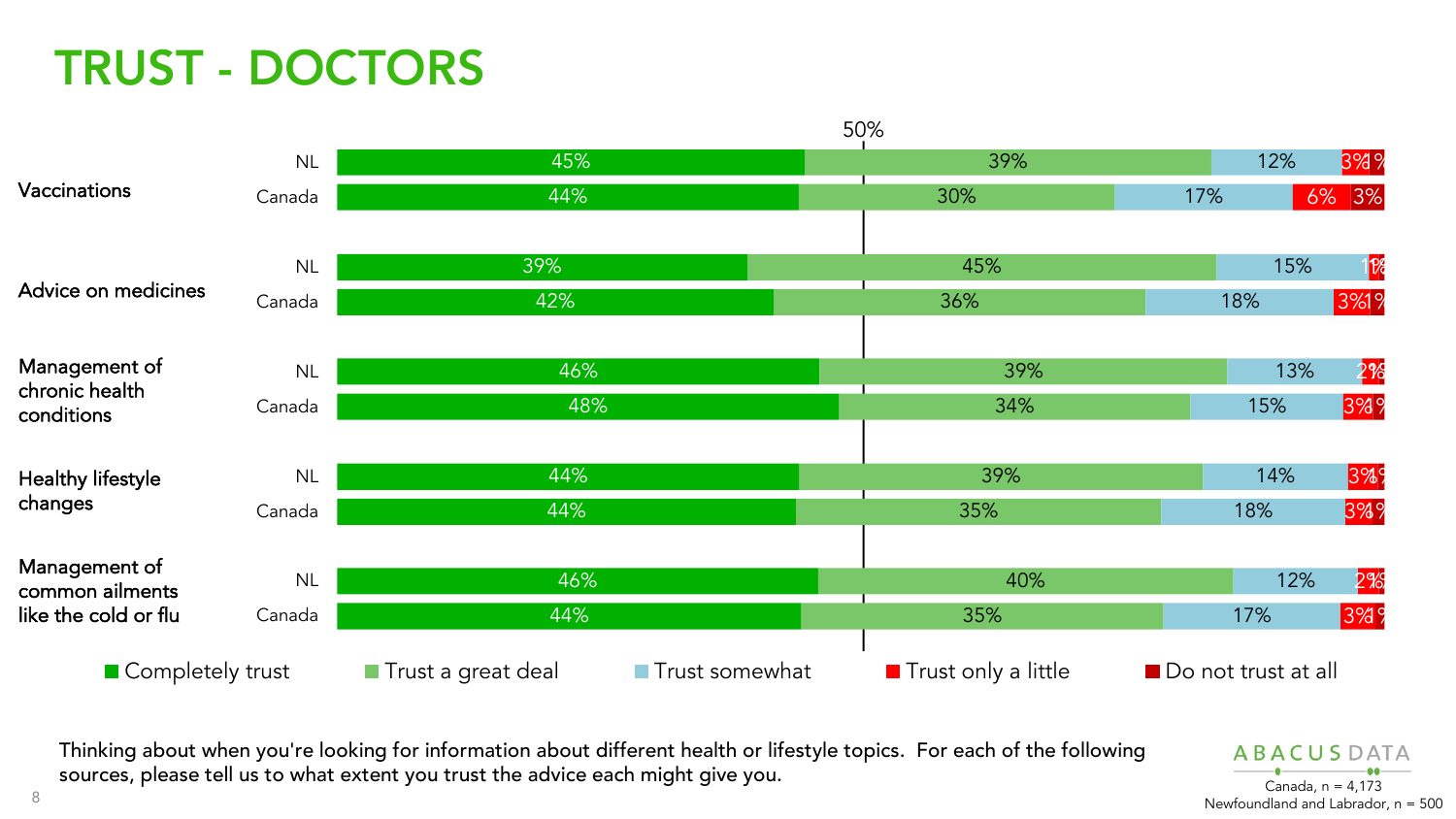### TRUST - NURSE



Thinking about when you're looking for information about different health or lifestyle topics. For each of the following sources, please tell us to what extent you trust the advice each might give you. Canada, n = 4,173

**ABACUSDATA** Newfoundland and Labrador, n = 500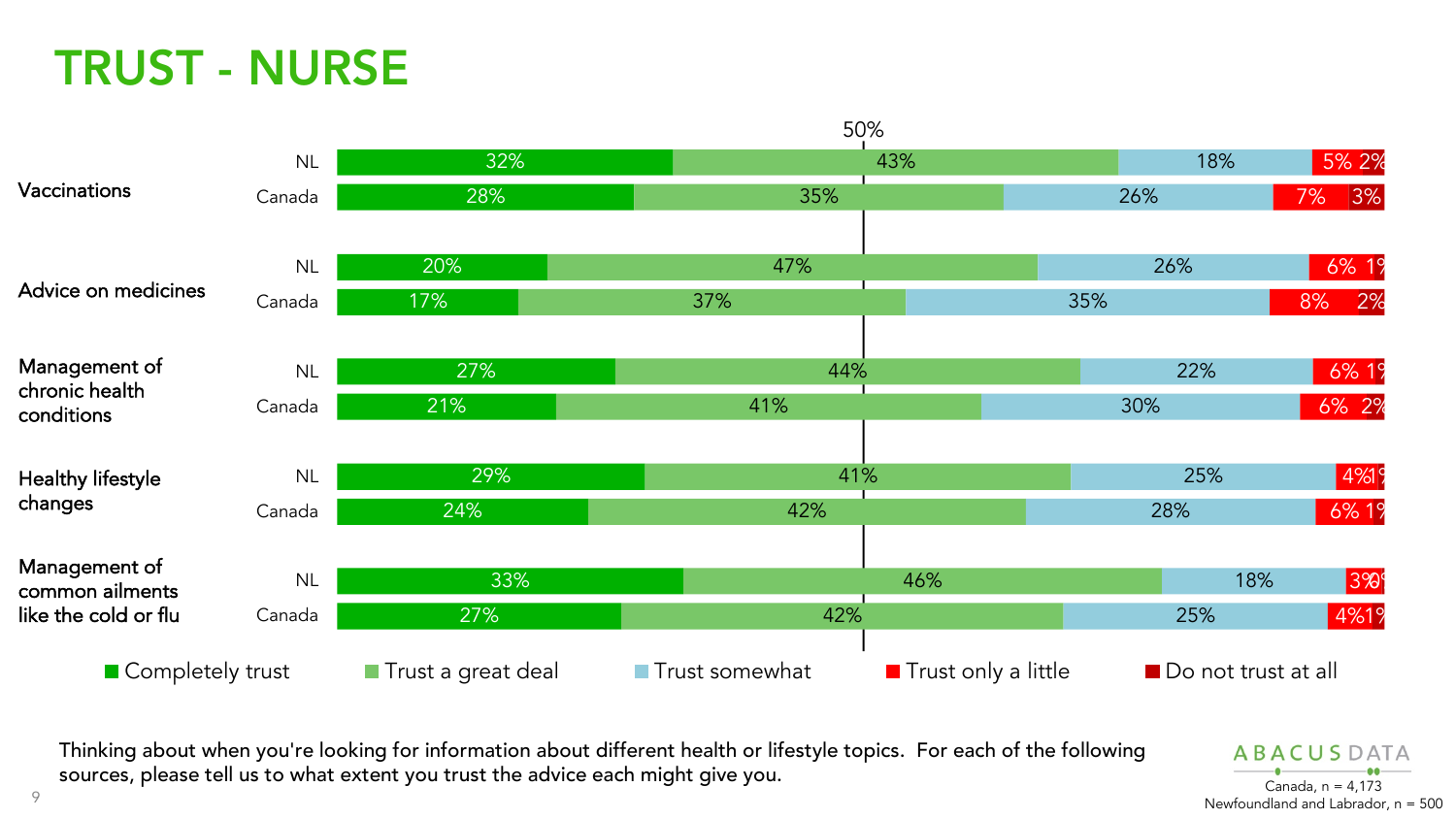## TRUST - PARAMEDIC



Thinking about when you're looking for information about different health or lifestyle topics. For each of the following sources, please tell us to what extent you trust the advice each might give you. Canada, n = 4,173

**ABACUSDATA** Newfoundland and Labrador, n = 500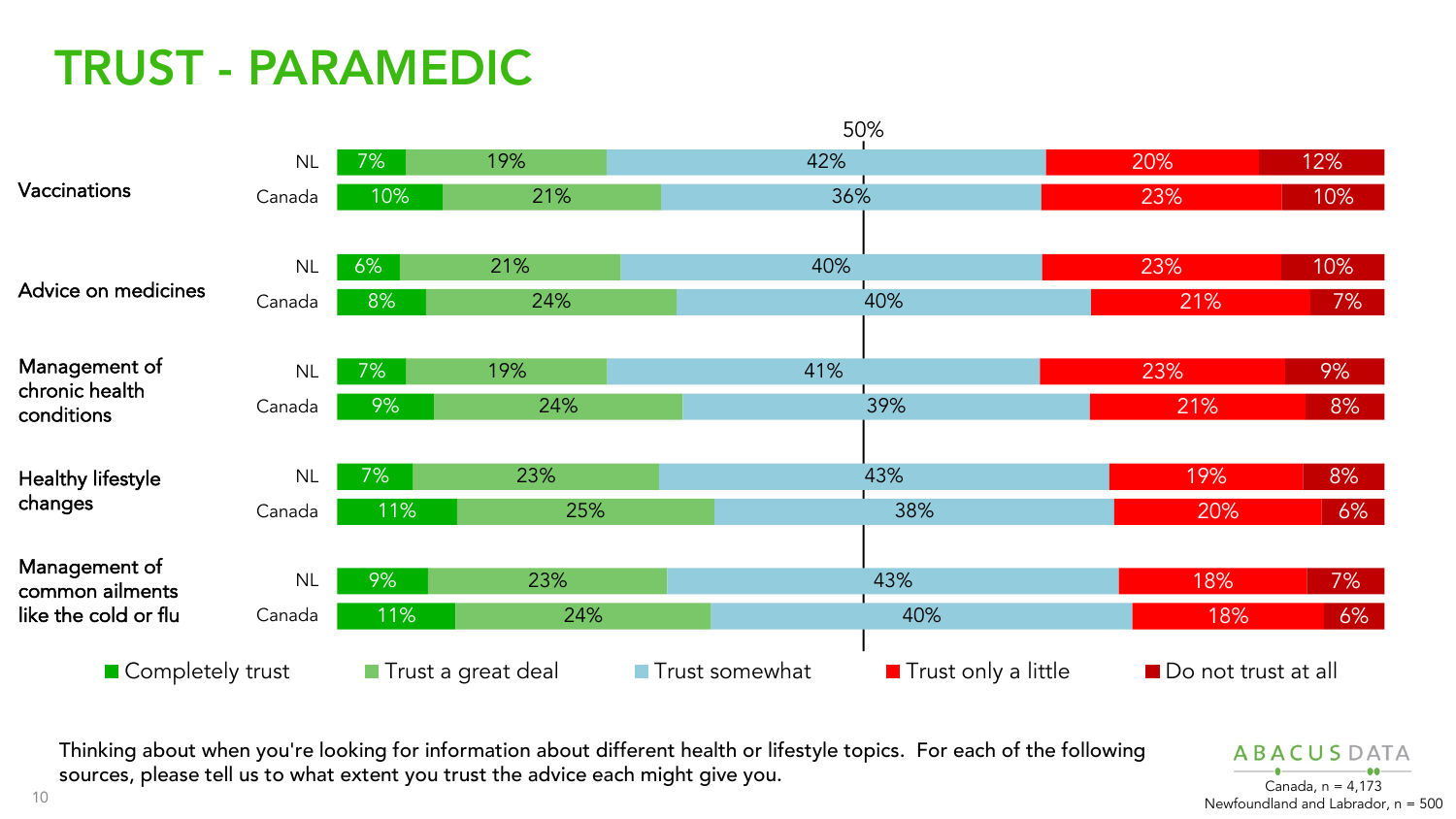#### AWARENESS OF SERVICES



Before today, were you aware or unaware that pharmacists provide the following services?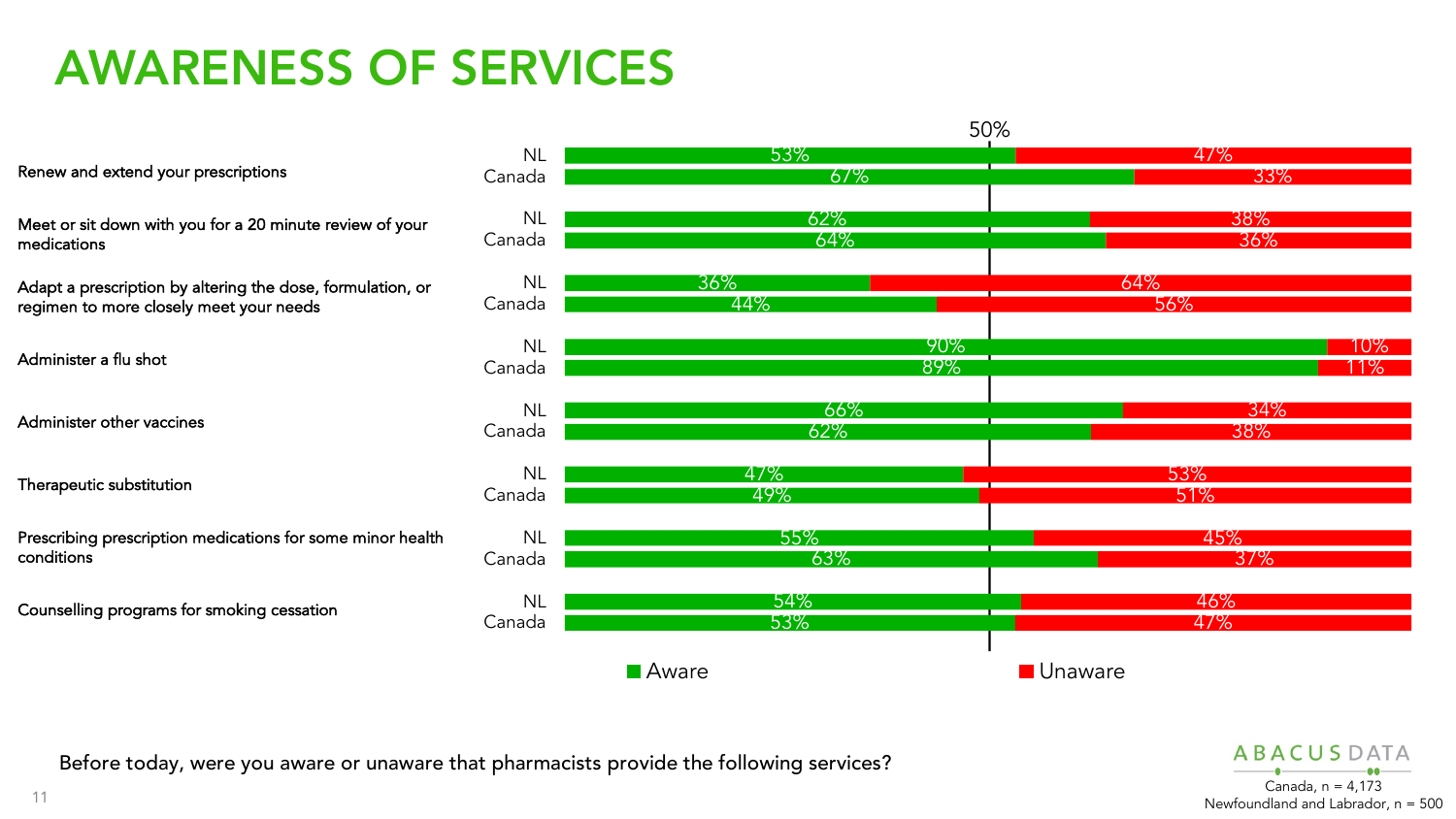## GOING TO YOUR PHARMACIST



If you required the following services, how likely are you to go to a pharmacist to get them?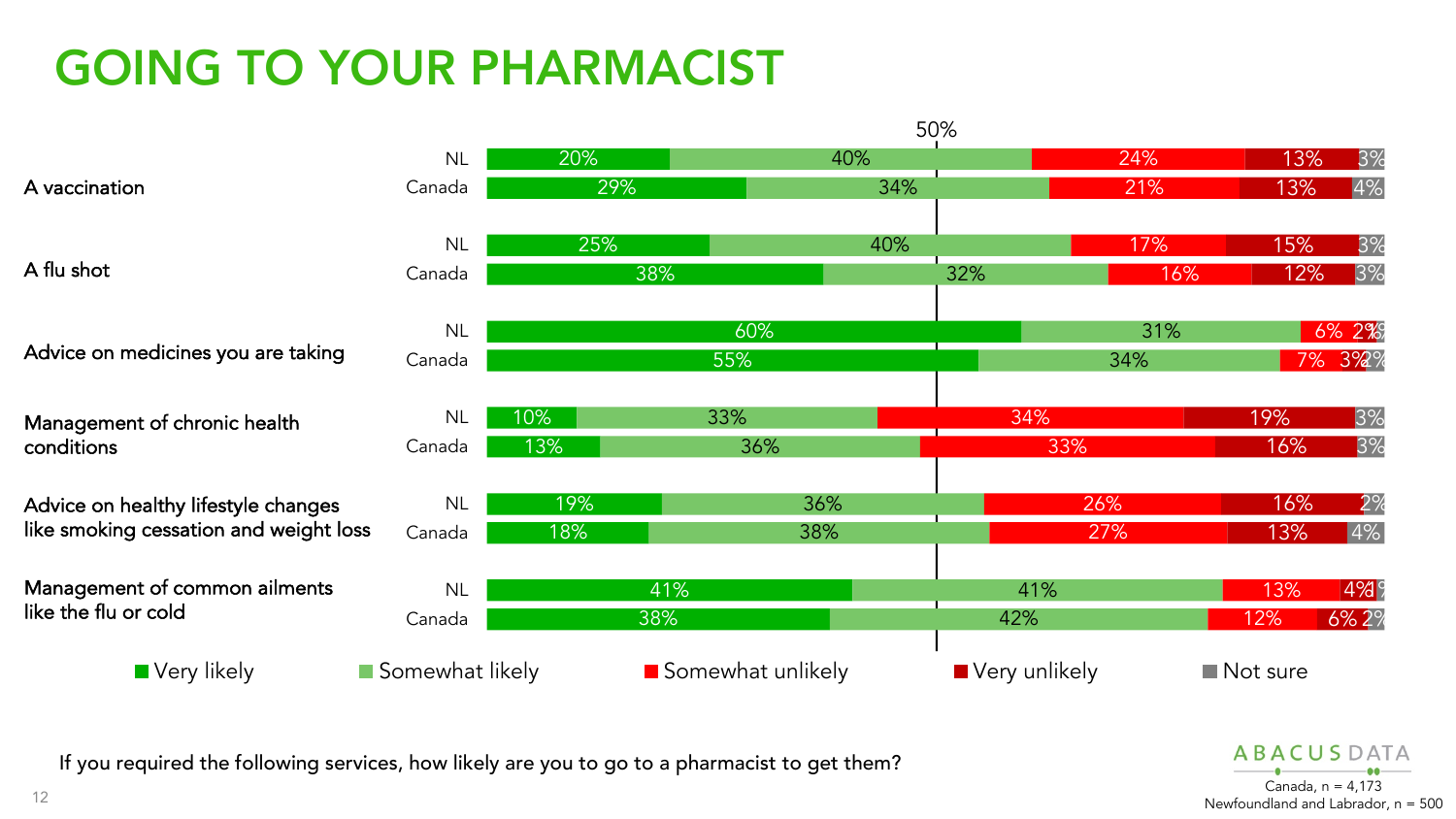## CALL OR VISIT PHARMACIST FIRST



Typically, before you seek treatment for common ailments like the flu or a cold, do you call or visit a pharmacy before seeking help from your doctor or after hours clinic? Canada, n = 4,173

**ABACUSDATA** Newfoundland and Labrador, n = 500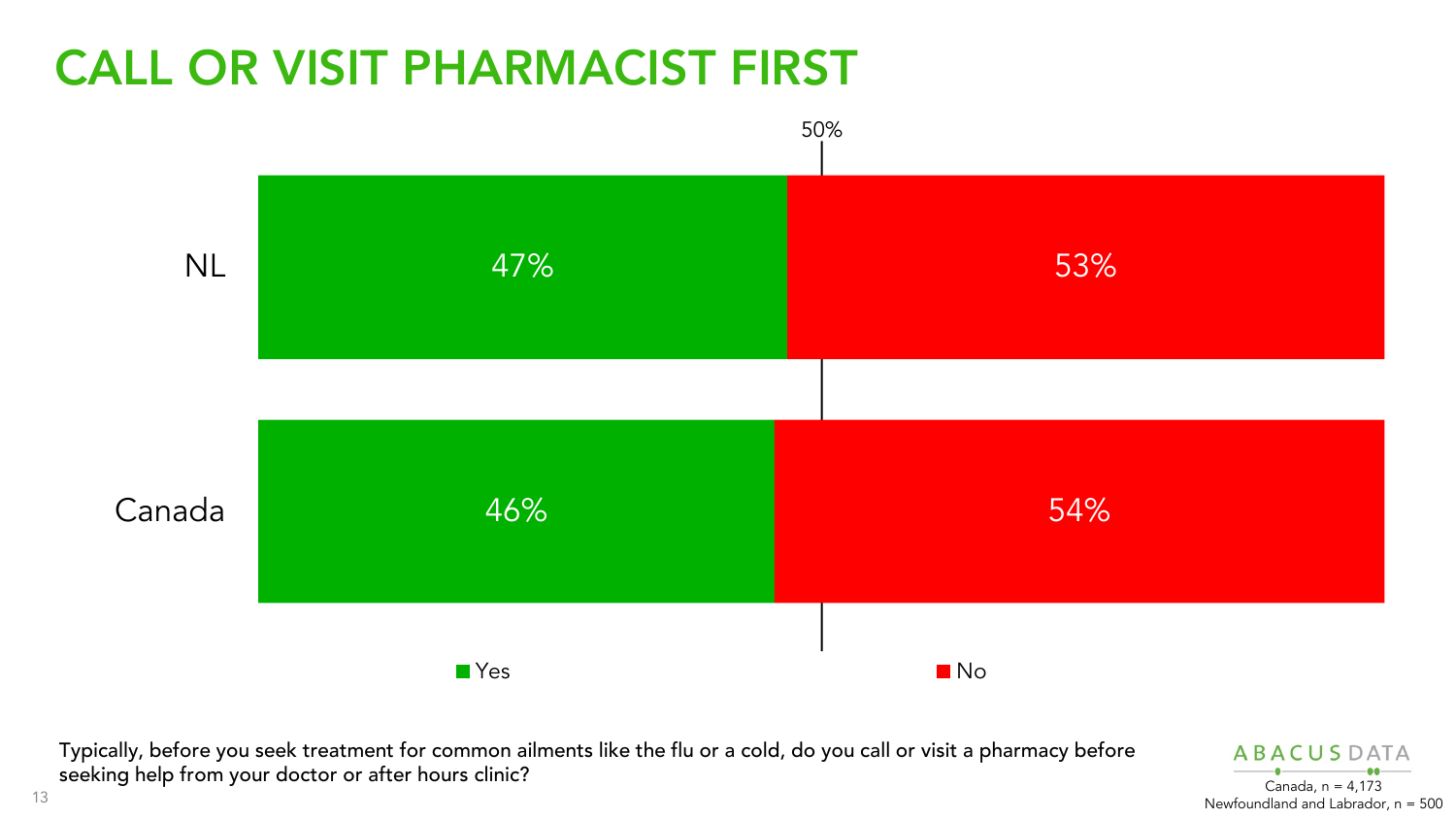## IMPACT OF EXPANDED SCOPE



Below are a number of statements that could be used to describe pharmacists in your community. Please tell us whether you agree or disagree with each statement.  $\overline{C_{\text{anada. } n}} = 4.173$ 

**ABACUSDATA** Newfoundland and Labrador, n = 500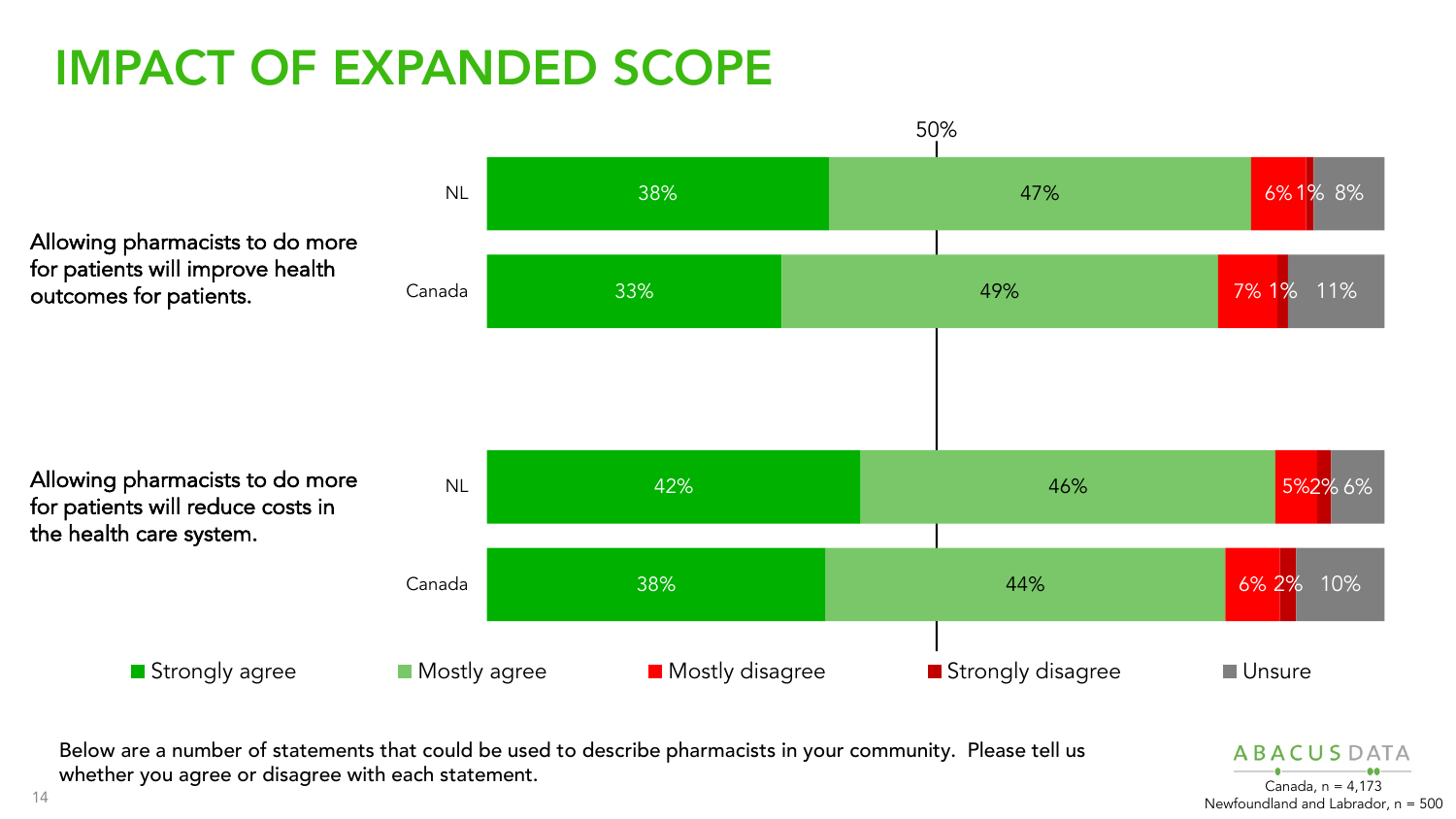#### PHARMACIST PERFORMANCE

Helping Canadians live healthier lives.

Being honest and trustworthy in their dealings with patients.

Filling prescriptions accurately and without errors.

Offering good value for the dispensing fees they charge.

Charging fair mark ups on prescription drugs they dispense.

Helping to improve access to medical services for Canadians.

Working collaboratively with provincial governments.



15 items. How would you rate pharmacists on…?<br>15 anada, n = 4,173 canada, n = 4,173 canada, n = 4,173 canada, n = 4,173 Now, thinking about pharmacists in Canada, please tell me how you would rate the performance of pharmacists by giving me a number between 1 and 7 where "1" means "very poor" and "7" means "excellent" on each of the following

 $ARACUSD$ Newfoundland and Labrador, n = 500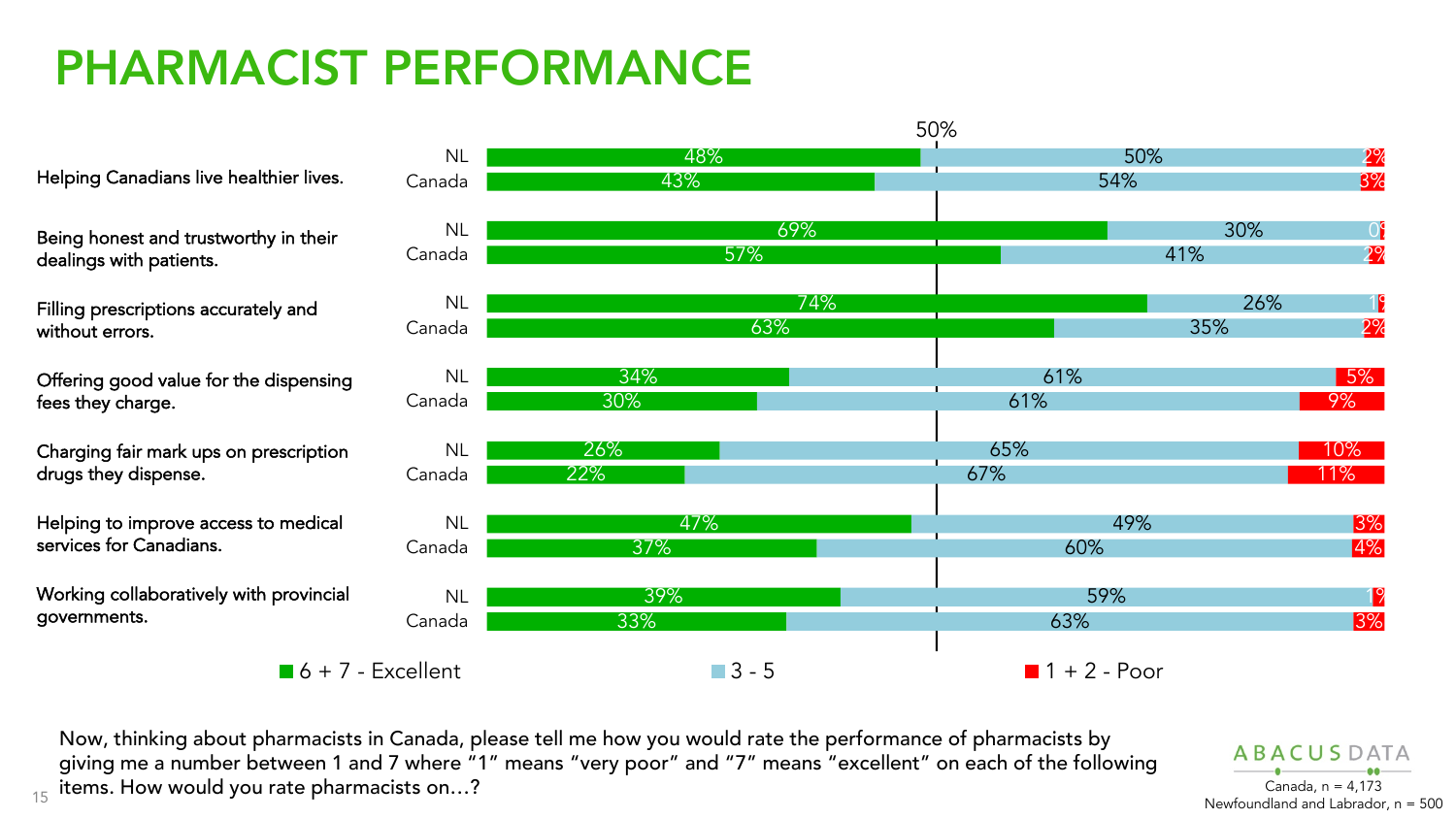# PHARMACISTS' ASSOCIATION OF NEWFOUNDLAND AND LABRADOR QUESTIONS

**ABACUSDATA**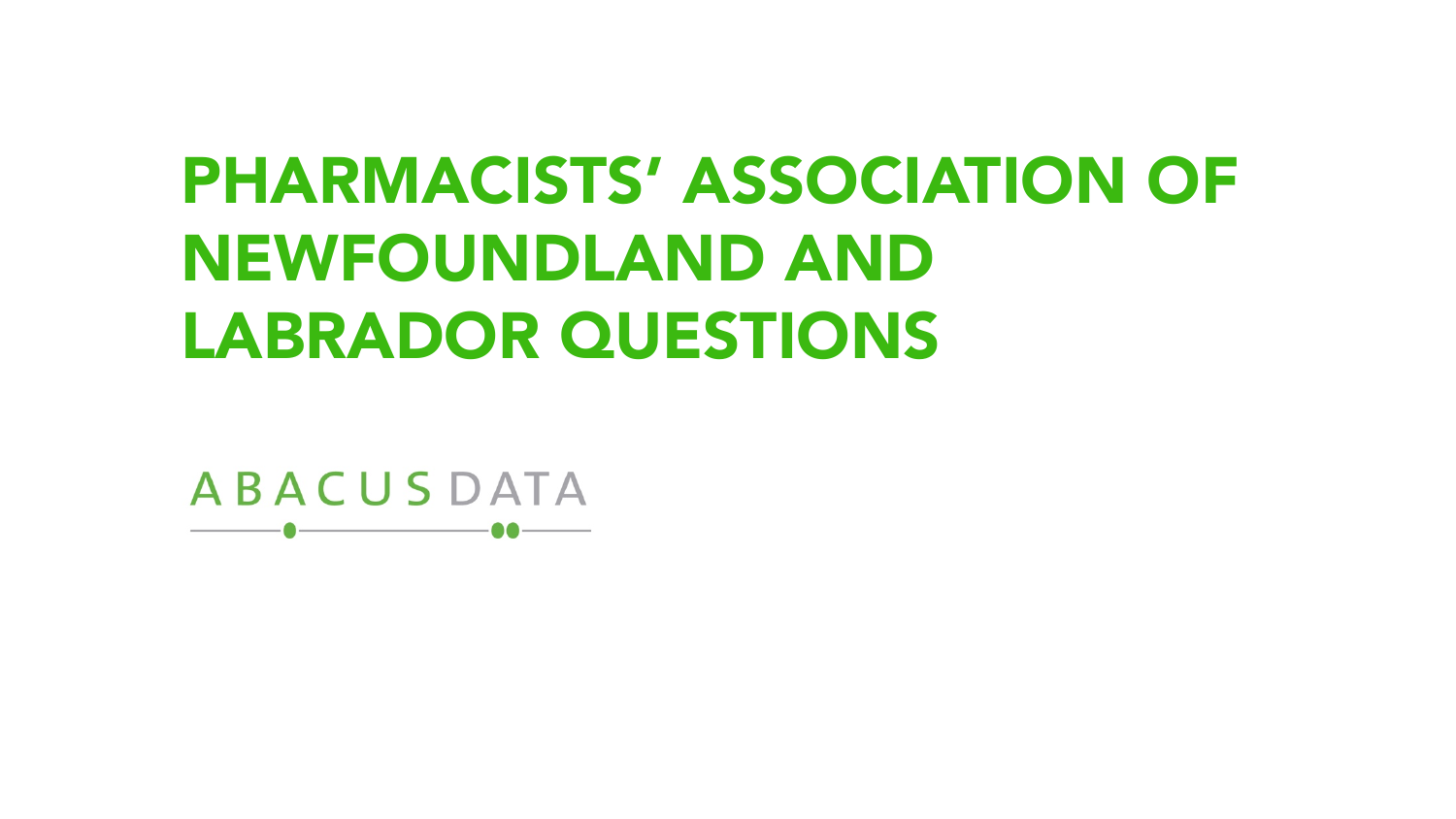#### KEY FINDINGS

- Given information about the cost to get a flu shot from a pharmacy, 90% of NL residents said they would be more likely to get a flu shot from a doctor's office or clinic than from a pharmacy. This is largely unchanged from last year where 89% said they would be more likely to go to a doctor's office.
- 93% of NL residents would support the provincial government changing its policy so that patients do not pay out of pocket for a flu shot. In 2016, 92% supported a change in government policy so patients do not pay out of pocket for a flu shot.
- 80% of NL residents think the abuse of strong prescription painkillers or opioids in NL is an extremely serious or very serious problem. This view is held across the province and across demographic groups. Those in Labrador are somewhat more likely to view it as an extremely serious problem.
- Moreover, 7 in 10 think the problem is getting worse compared to 5 years ago.
- There is broad support for the government covering the cost of Naloxone kits, which contain the antidote to fentanyl overdoses, obtained at pharmacy for residents with low incomes (69%) and covering the costs through the provincial health insurance plan (68%)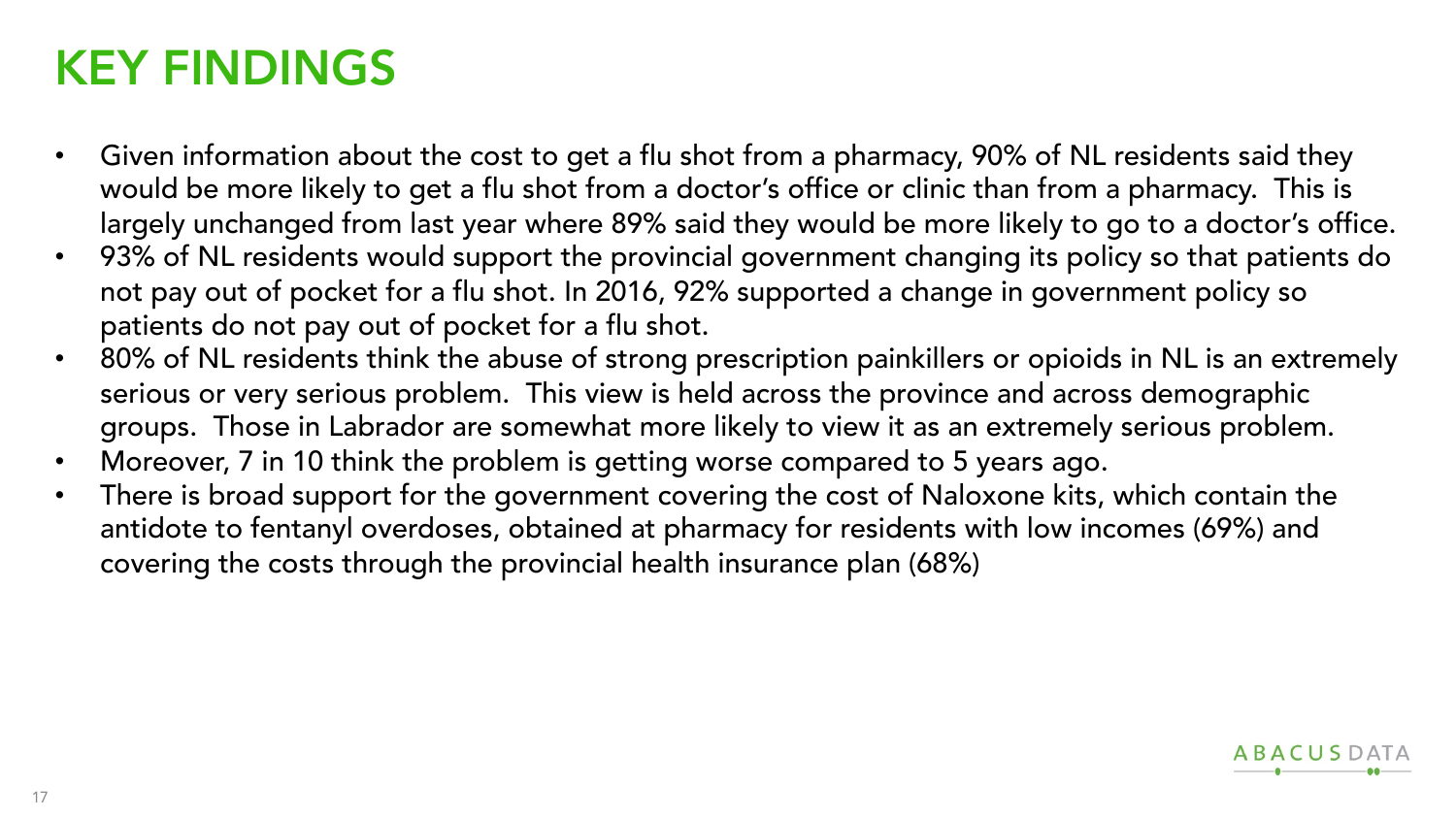#### WHERE TO GET A FLU SHOT



18 a doctor's office or clinic or from a pharmacy? As you may know, you are now able to visit a pharmacy to receive a flu shot. However, those who choose to receive a flu shot from a pharmacist must pay \$20-\$25 per visit, while those who receive a flu shot from a doctor's office or clinic do not have to pay a fee. With this in mind, if you were to get a flu shot, would you be more likely to get a flu shot from

**ABACUSD**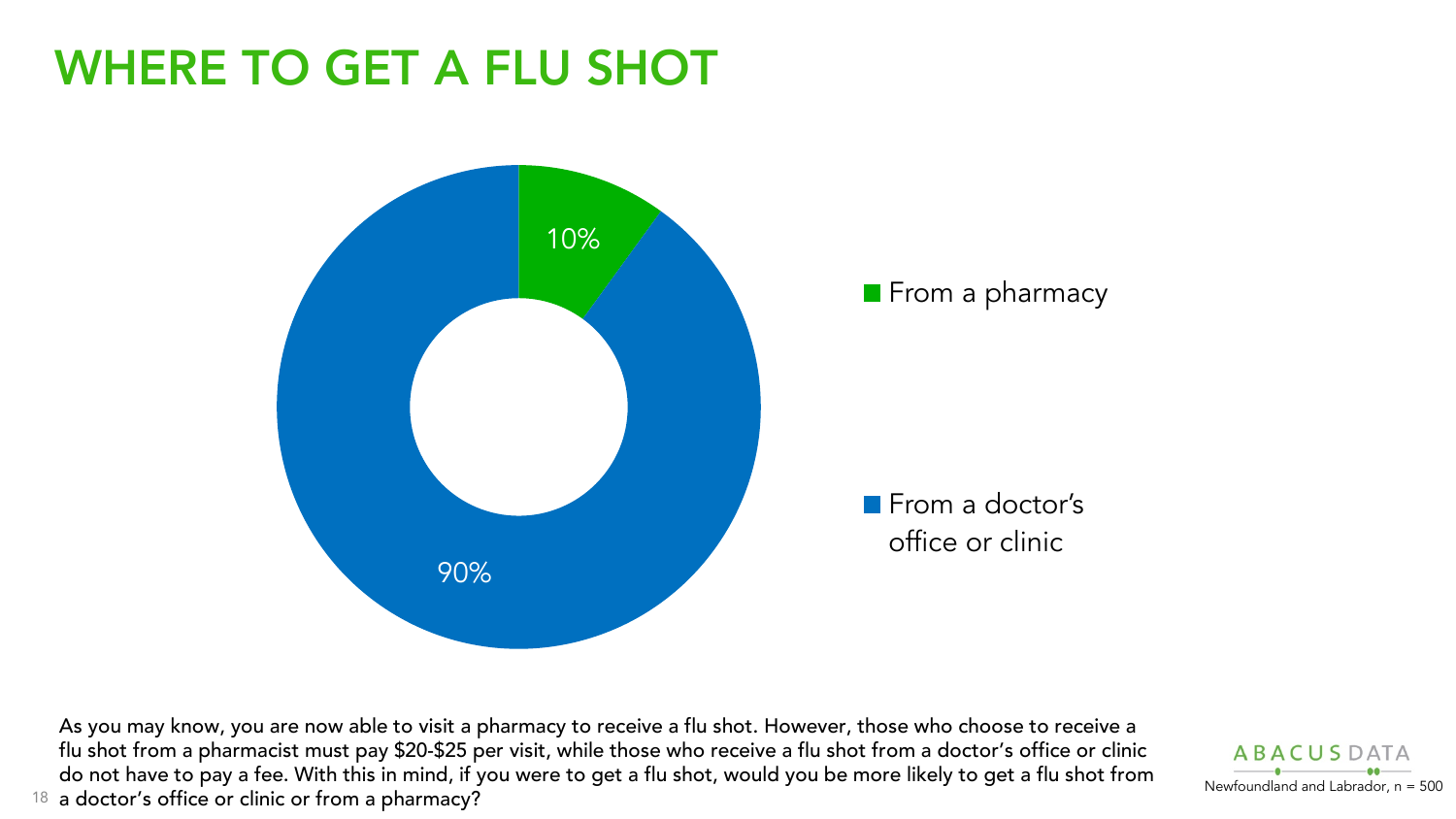## WHERE TO GET A FLU SHOT



19 a doctor's office or clinic or from a pharmacy?<br><sup>19</sup> a doctor's office or clinic or from a pharmacy? As you may know, you are now able to visit a pharmacy to receive a flu shot. However, those who choose to receive a flu shot from a pharmacist must pay \$20-\$25 per visit, while those who receive a flu shot from a doctor's office or clinic do not have to pay a fee. With this in mind, if you were to get a flu shot, would you be more likely to get a flu shot from

**ABACUSDATA**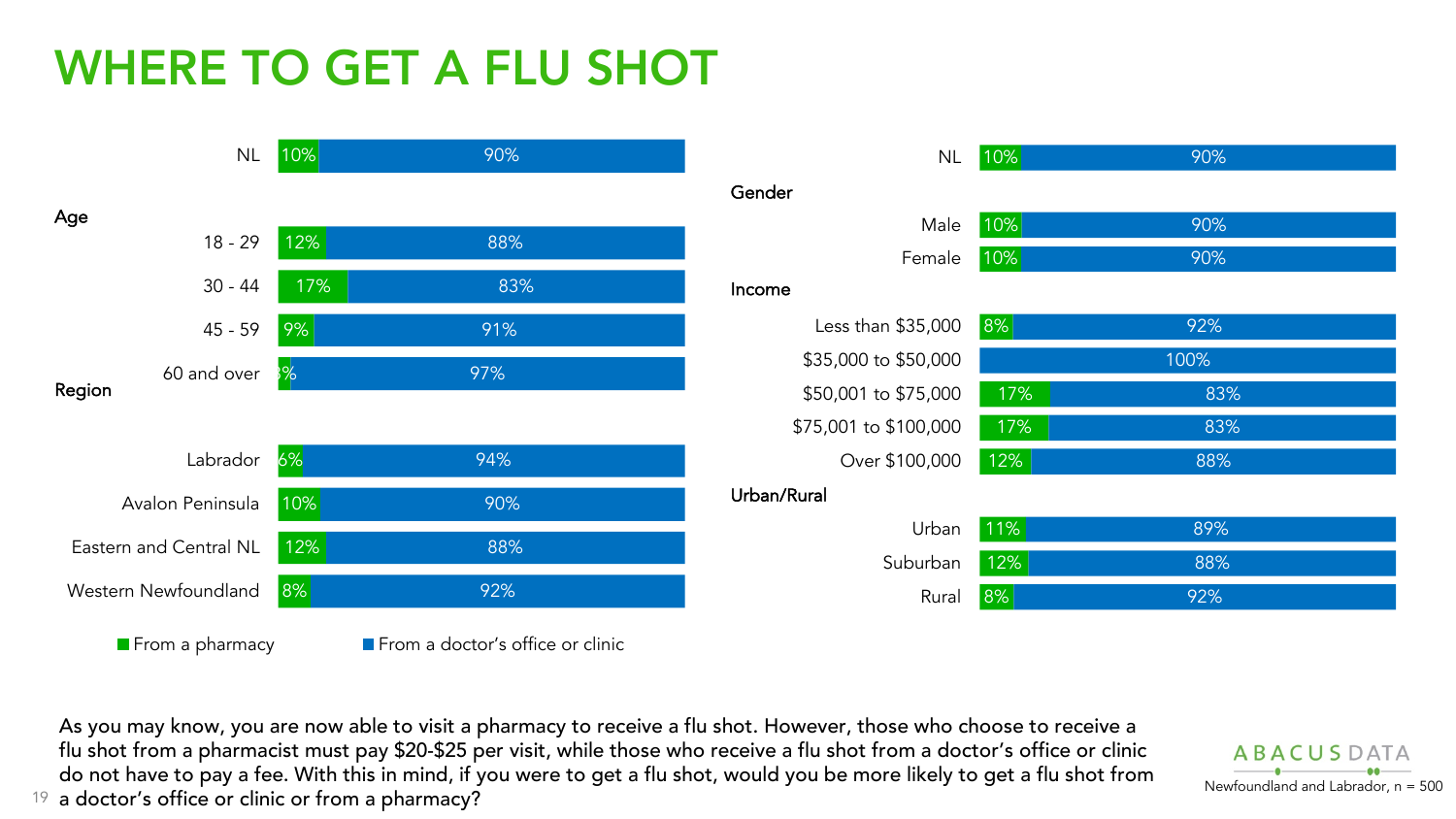## SUPPORT FLU SHOTS AT PHARMACY WITH NO OUT OF POCKET



'Would you support or oppose the provincial government changing its policy so that patients do not pay out of pocket for a flu shot, whether they receive it in a doctor's office, clinic or pharmacy?

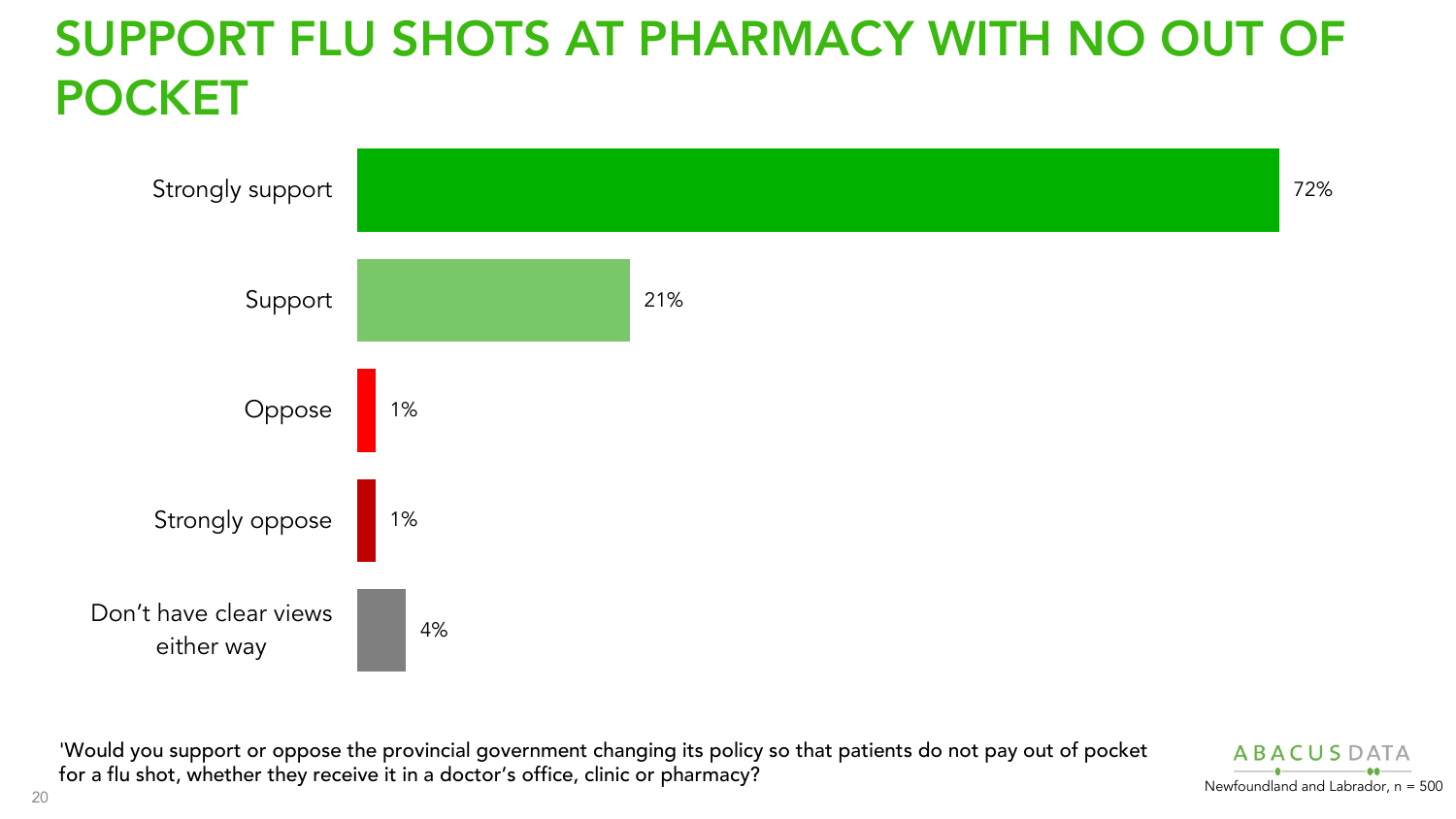## SUPPORT FLU SHOTS AT PHARMACY WITH NO OUT OF POCKET



| <b>NL</b>             | 72% | 21%                      |
|-----------------------|-----|--------------------------|
|                       |     |                          |
| Male                  | 64% | 29%<br>23%               |
| Female                | 79% | <b>15% 0%%</b>           |
|                       |     |                          |
| Less than \$35,000    | 78% | 13%2 <sup>%</sup> %%     |
| \$35,000 to \$50,000  | 74% | 23%<br>02%               |
| \$50,001 to \$75,000  | 67% | 25%<br>1 <mark>%%</mark> |
| \$75,001 to \$100,000 | 67% | 31%<br>$\boldsymbol{x}$  |
| Over \$100,000        | 71% | 24%<br>228               |
| रेural                |     |                          |
| Urban                 | 72% | 21%                      |
| Suburban              | 65% | 30%                      |
| Rural                 | 76% | 17%<br>1384%             |

'Would you support or oppose the provincial government changing its policy so that patients do not pay out of pocket for a flu shot, whether they receive it in a doctor's office, clinic or pharmacy?<br>Newfoundland and Labrador, n = 500

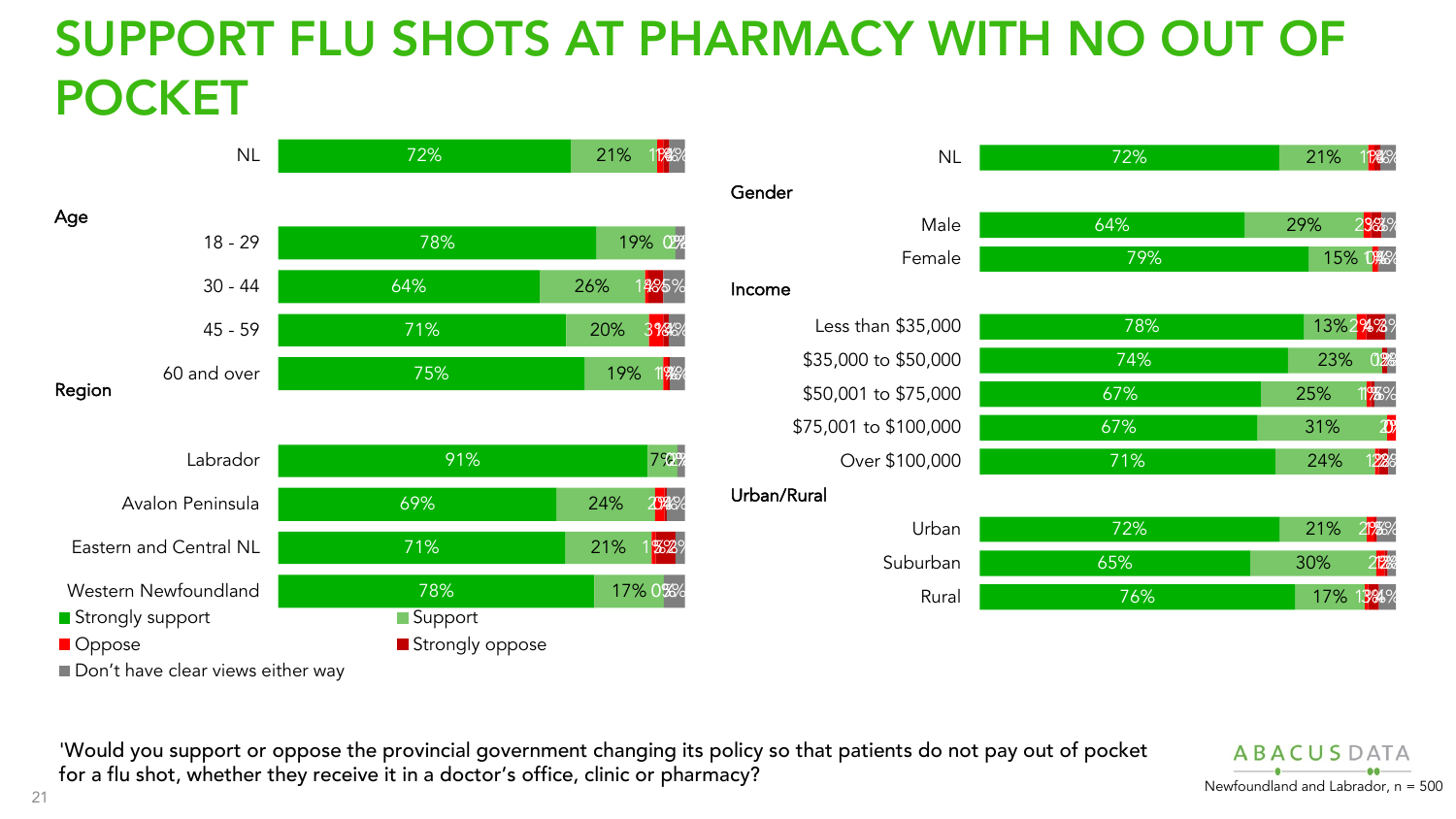## PAINKILLERS/OPIOIDS ISSUE



How serious do you think abuse of strong prescription painkillers or opioids (like Fentanyl and Oxycotin) are in Newfoundland and Labrador? Newfoundland and Labrador, n = 500

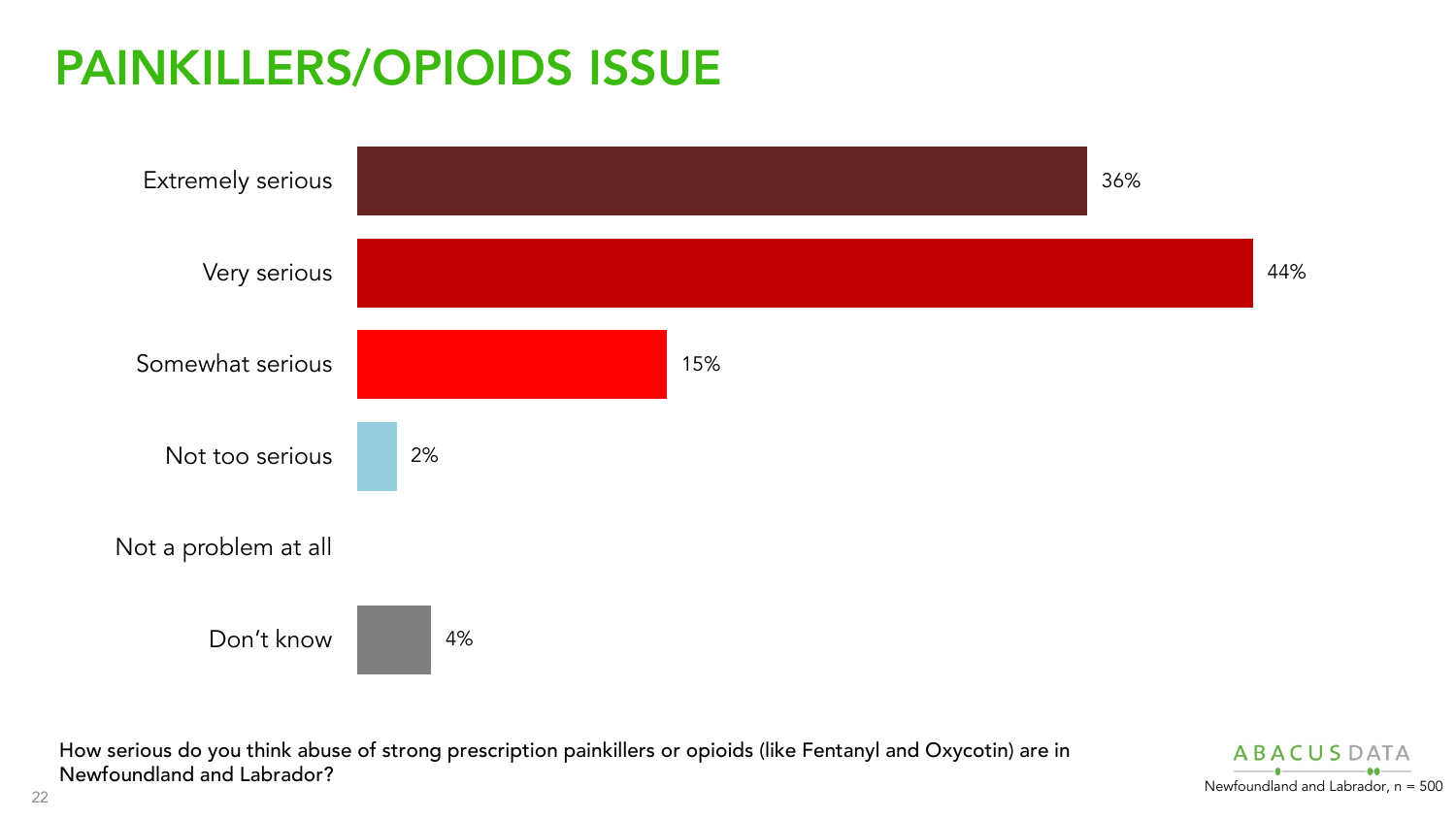## PAINKILLERS/OPIOIDS ISSUE





How serious do you think abuse of strong prescription painkillers or opioids (like Fentanyl and Oxycotin) are in Newfoundland and Labrador? Newfoundland and Labrador. n = 500

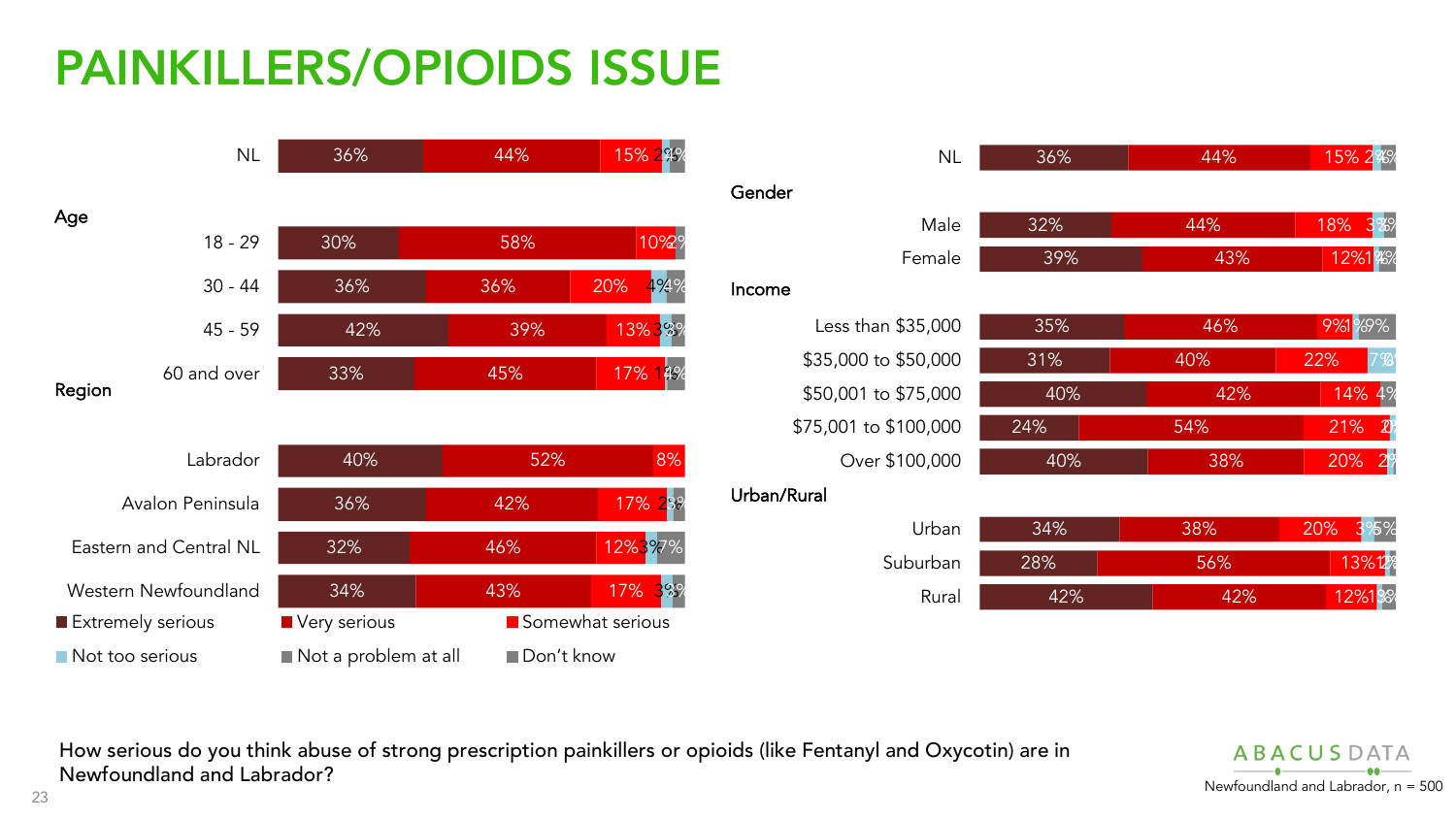#### PAINKILLERS/OPIOIDS ISSUE COMPARED TO 5 YEAR AGO



Do you believe the problem of prescription painkiller abuse in the province is better, worse, or about the same as it was<br>5 years ago?  $5$  years ago? Newfoundland and Labrador, n = 500

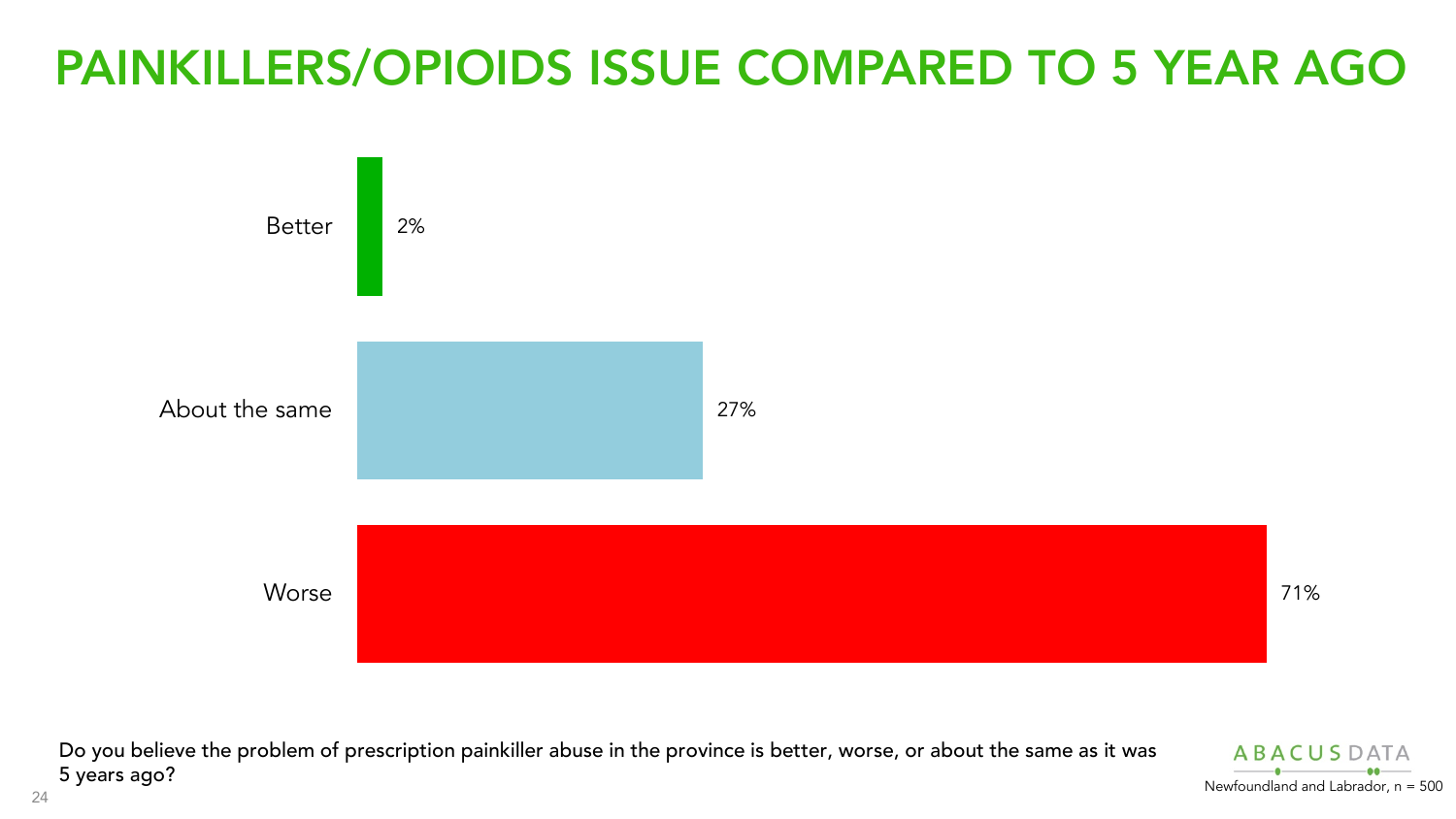## PAINKILLERS/OPIOIDS ISSUE COMPARED TO 5 YEAR AGO



Do you believe the problem of prescription painkiller abuse in the province is better, worse, or about the same as it was 5 years ago? Newfoundland and Labrador, n = 500

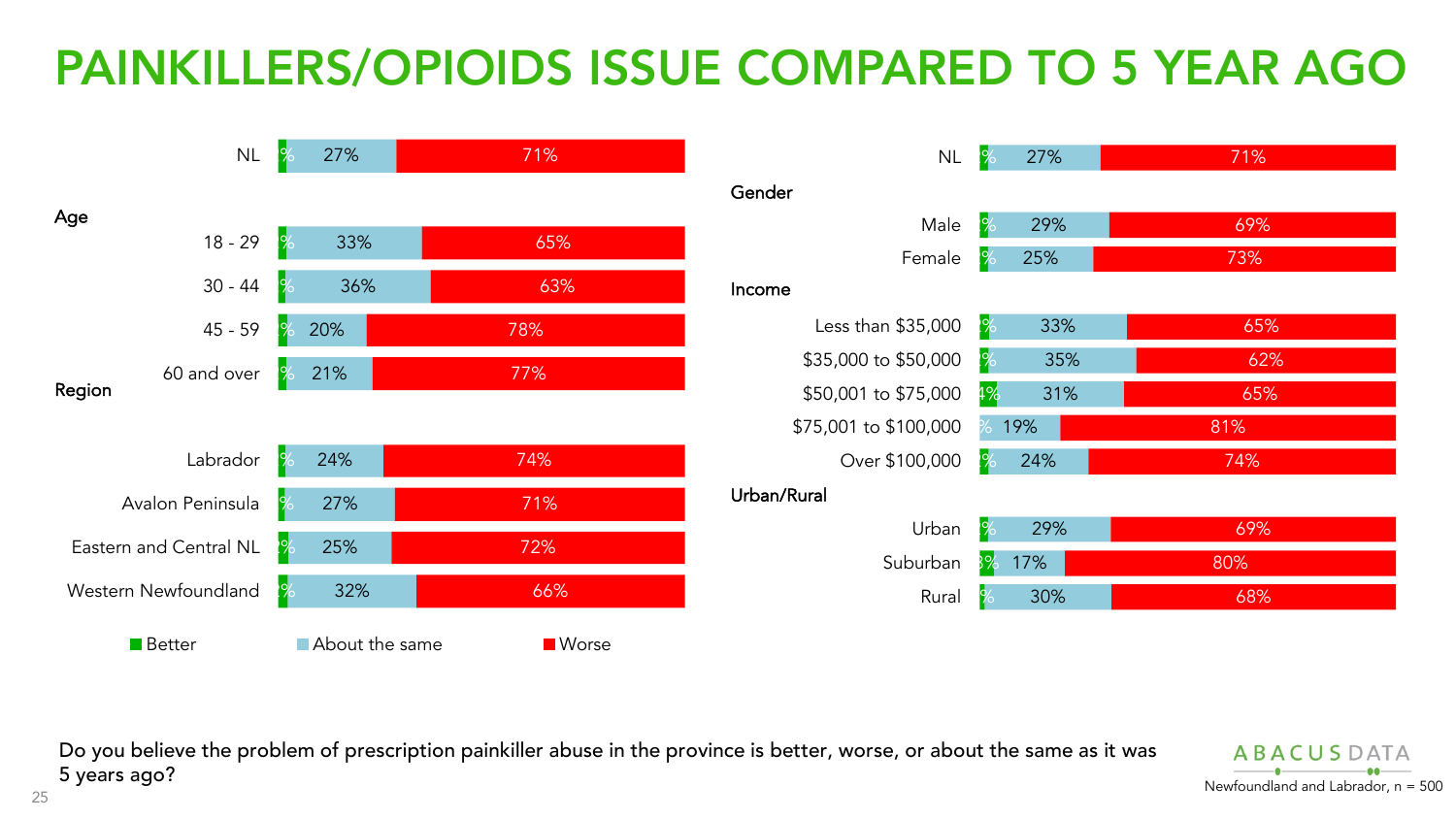#### WHERE TO FIND NALOXONE KITS



Overdoses and deaths due to the drug Fentanyl are on the rise across the country. One way to help prevent these deaths is for the drug user or family/friends of a drug user to have a Naloxone kit on hand - this kit includes an antidote for a Fentanyl overdose. If you needed to get a Naloxone kit, where would you go to get one?

**ARACUS**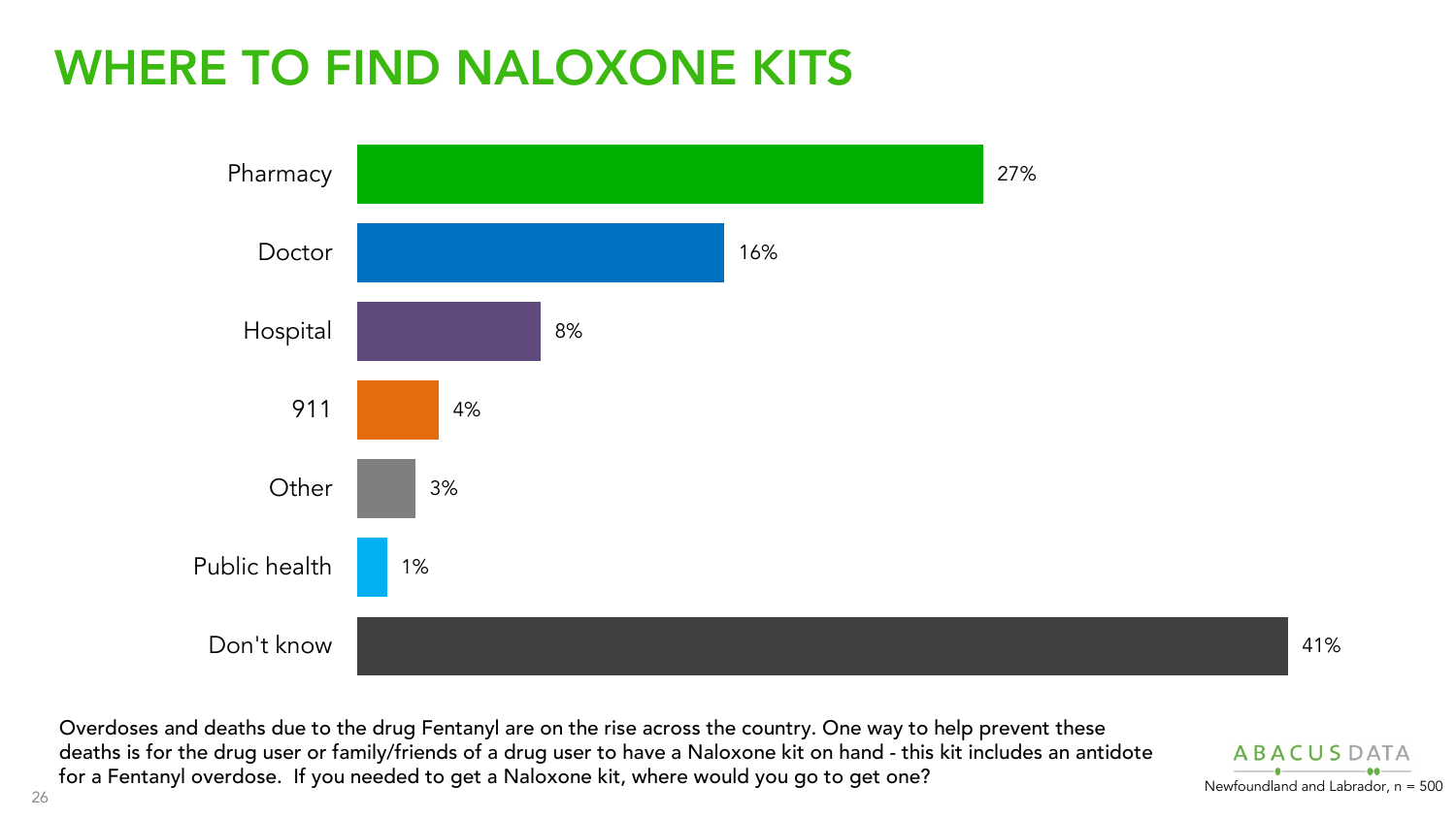## WHERE TO FIND NALOXONE KITS



Overdoses and deaths due to the drug Fentanyl are on the rise across the country. One way to help prevent these deaths is for the drug user or family/friends of a drug user to have a Naloxone kit on hand - this kit includes an antidote for a Fentanyl overdose. If you needed to get a Naloxone kit, where would you go to get one?

**ARACUSDATA**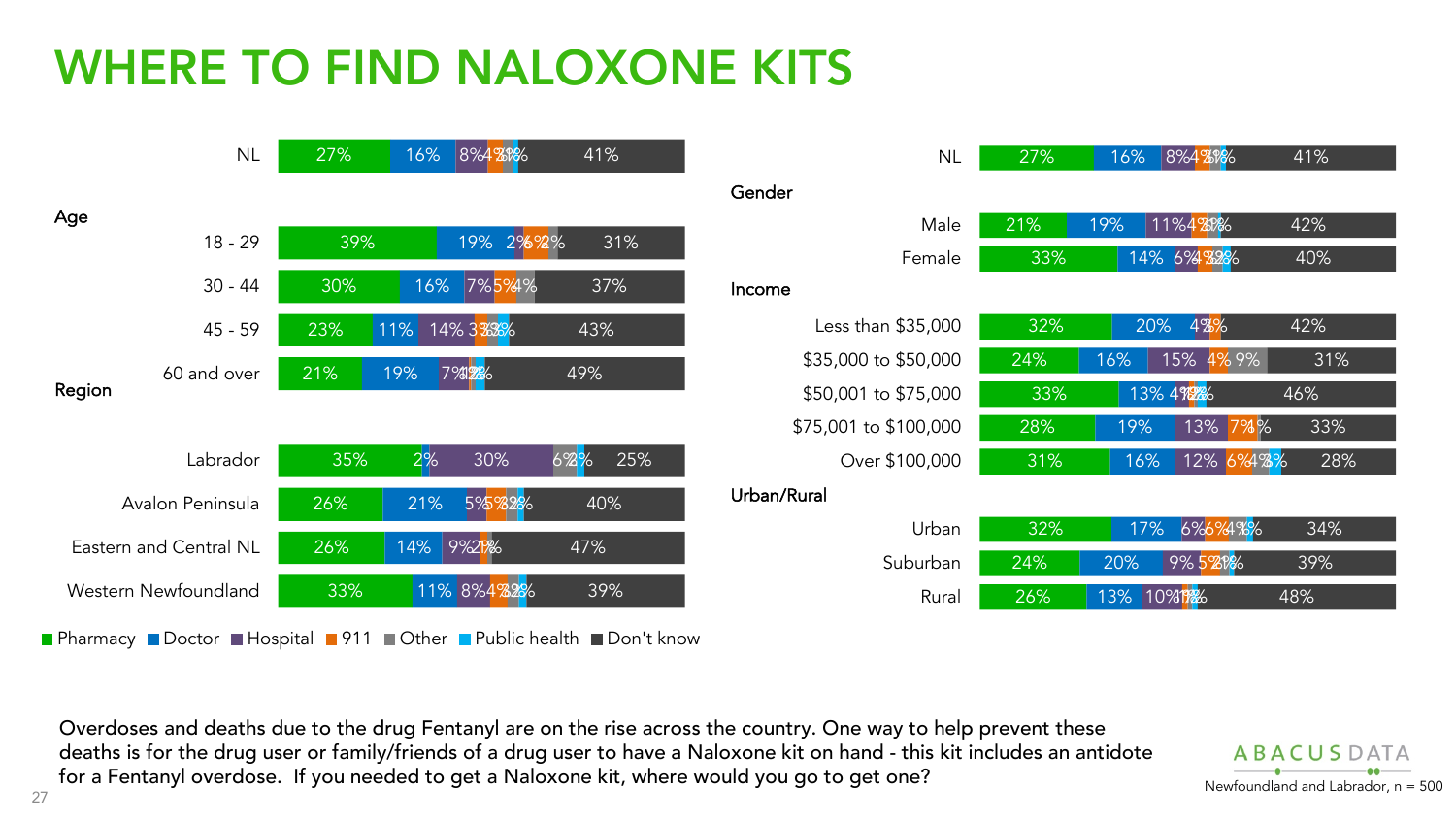## SUPPORT FOR PROVINCIAL GOVERNMENT PROGRAMS



epresent which is present to present the compresent process of process and process is presented and Labrador, n = 500<br>28 government doing the following? As you may be aware, the provincial Ministry of Health recently announced an Opioid Action Plan which includes providing some free Naloxone kits for community groups who interact with drug users to distribute. In order to help the opioid addiction problem and to prevent people dying from addiction, do you support or oppose the provincial

**ABACUSDATA**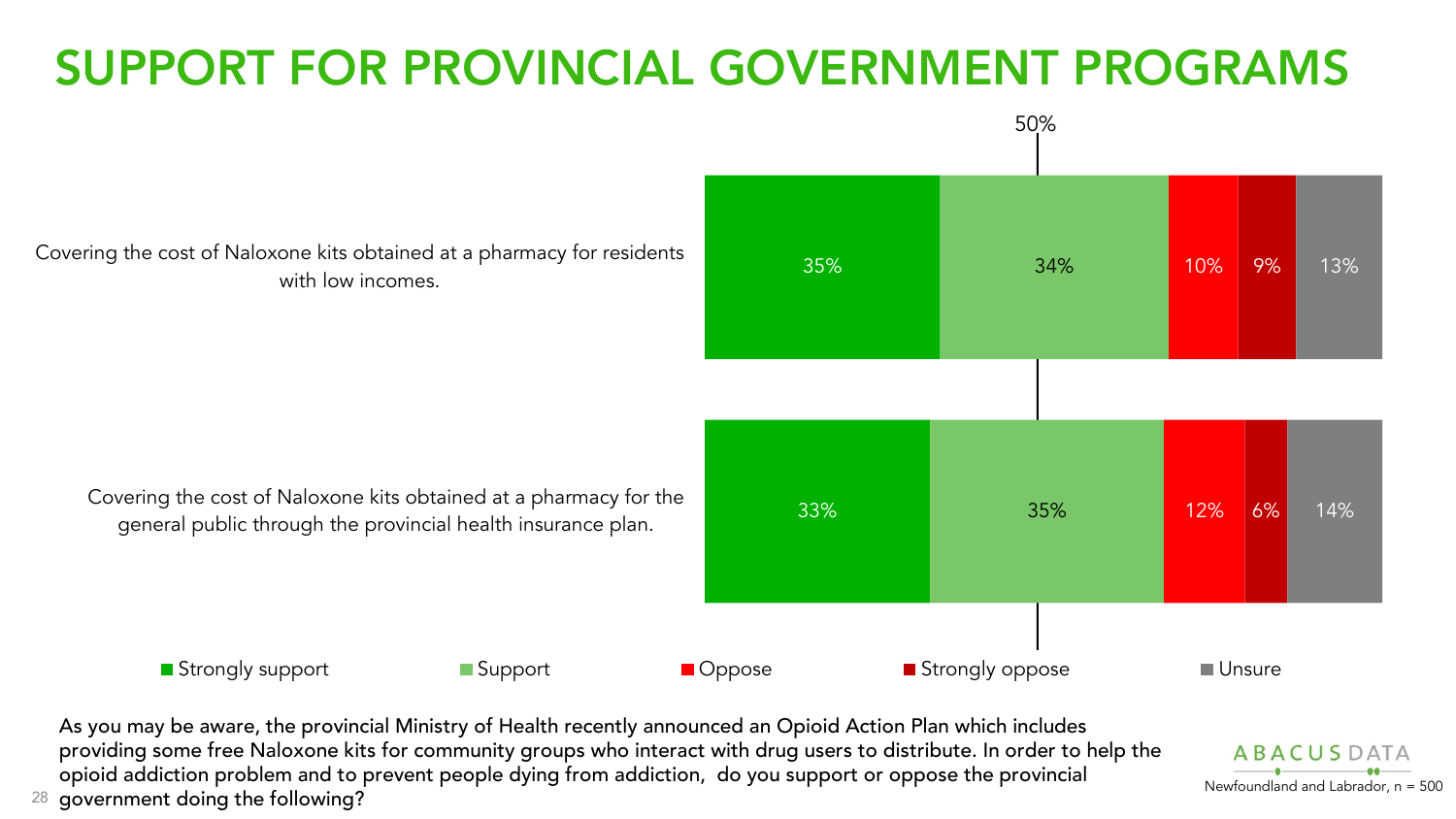#### COVERING THE COST OF NALOXONE KITS OBTAINED AT A PHARMACY FOR RESIDENTS WITH LOW INCOMES



| <b>NL</b>             | 35% | 34% | 10% 9%<br>13%     |
|-----------------------|-----|-----|-------------------|
|                       |     |     |                   |
| Male                  | 30% | 37% | 13%<br>9%<br>11%  |
| Female                | 39% | 31% | 8% 8%<br>14%      |
|                       |     |     |                   |
| Less than \$35,000    | 52% |     | 22%<br>19%<br>24% |
| \$35,000 to \$50,000  | 44% | 39% | 6%4%8%            |
| \$50,001 to \$75,000  | 27% | 37% | 13%<br>17%<br>5%  |
| \$75,001 to \$100,000 | 25% | 40% | 10% 11%<br>15%    |
| Over \$100,000        | 32% | 36% | 10%<br>18%<br>5%  |
| रेural                |     |     |                   |
| Urban                 | 42% | 28% | 7% 10%<br>13%     |
| Suburban              | 26% | 44% | 10% 9%<br>11%     |
| Rural                 | 33% | 33% | 8% 10%<br>16%     |

In order to help the opioid addiction problem and to prevent people dying from addiction, do you support or oppose the provincial government doing the following?<br>
Newfoundland and Labrador, n = 500